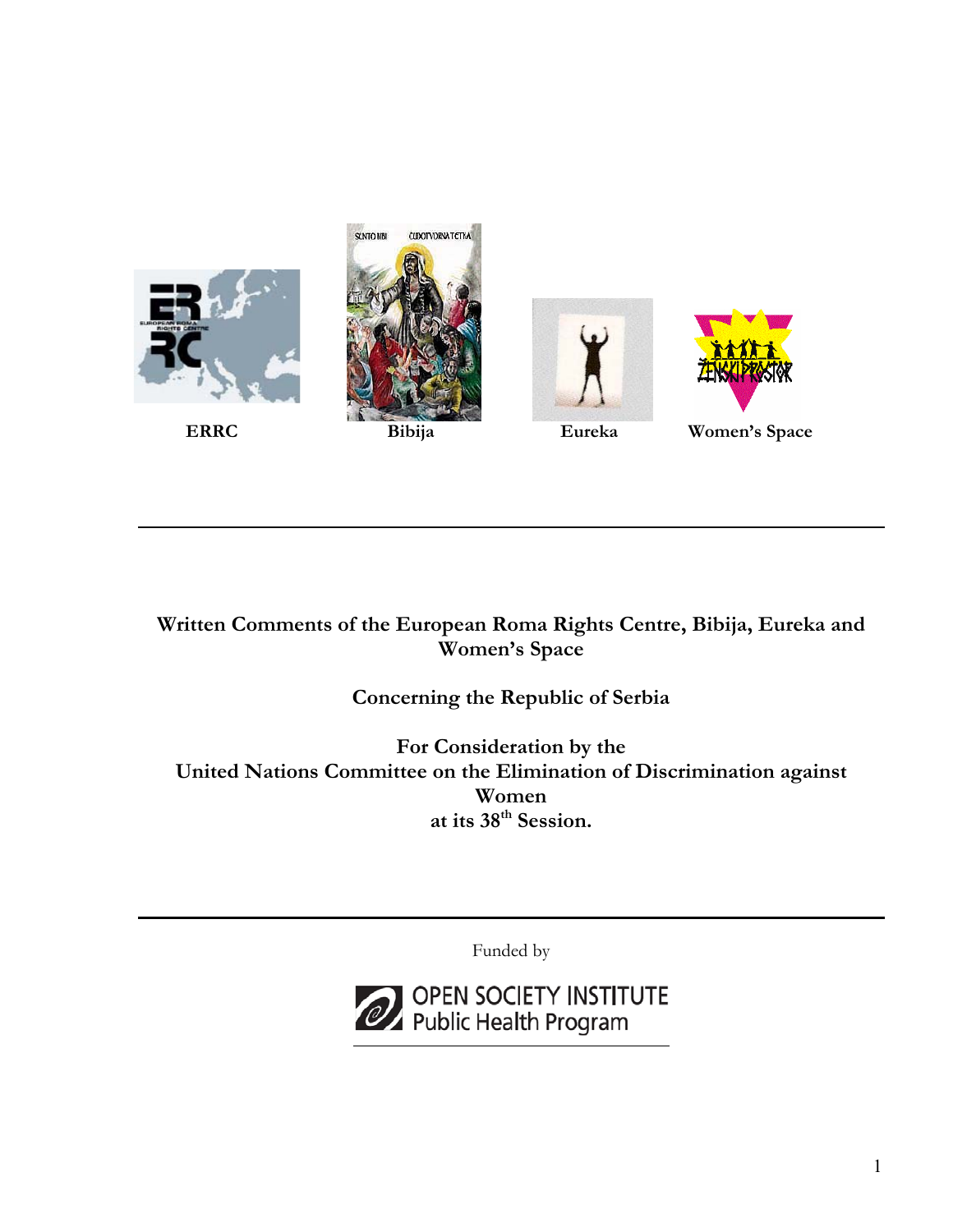#### **1. Overview**

1

- 1.1 The European Roma Rights Centre (ERRC)<sup>1</sup>, Bibija<sup>2</sup>, Eureka<sup>3</sup> and Women's Space<sup>4</sup>, (hereafter "partners"), with financial support from the Open Society Institute's Public Health Program, jointly provide this parallel report to the United Nations Committee on the Elimination of Discrimination Against Women (hereafter "Committee"), commenting on the Initial Report of the Republic of Serbia (hereafter "Serbia"), submitted under Article 18 of the United Nations Convention on the Elimination of All Forms of Discrimination against Women (hereafter "Convention").
- 1.2 The submission is based mostly upon research conducted by the partners, together with six Romani women researchers and consultants, into the situation of Romani women in Serbia. Unless otherwise specified, references to research in this report refer to the findings of this research.
- 1.3 Romani women in Serbia face serious problems with regard to their status within society as well as within their domestic/family environments. Discrimination in access to education, health care, employment and issues of violence are amongst the main problems experienced by Romani women in Serbia. The need for a specific shadow report on the problems experienced by Romani women in Serbia flows from the almost complete ignorance of Romani women in the State report,<sup>[5](#page-1-4)</sup> despite abundant indications that Romani women comprise amongst the most vulnerable groups in the country.
- 1.4 In 2005, Serbia joined in the Decade of Roma Inclusion (2005-2015)<sup>[6](#page-1-5)</sup>. Within this initiative, Serbia adopted four National Action Plans (NAP) in January 2005 that specify goals and indicators in the areas of housing, health, employment and education. However, very limited attention is paid to the specific situation of Romani women in the actions plans. In March 2005, a NAP on Romani women was drafted by initiative of the office for the Roma National Strategy working within the former Ministry for human and minority rights in collaboration with Romani women activists, the

<span id="page-1-0"></span><sup>&</sup>lt;sup>1</sup> The **European Roma Rights Centre (ERRC)** is an international public interest law organisation engaging in a range of activities aimed at combating anti-Romani racism and human rights abuse of Roma. The approach of the ERRC involves, in particular, strategic litigation, international advocacy, research and policy development and training of Romani activists. The ERRC is a cooperating member of the International Helsinki Federation for Human Rights and has consultative status with the Council of Europe, as well as with the Economic and Social Council of the United Nations. 2 **BIBIJA-Roma Women's Center** (1998) is a non-governmental organization working on accomplishment of Roma

<span id="page-1-1"></span>women's human rights and improvement of their social position in Serbia. Bibija provides psycho-social and legal support for Romani women, disseminates information through bilingual printed materials and supports Roma women's activism by developing trainings and advocating on national and international levels.

<span id="page-1-2"></span><sup>3</sup> **Eureka** (2005) is a non-profit, non-governmental, non-political, civil organization set up by Romani woman from Sombor and Subotica which aims to strengthen the economic independence of Romani women by bringing their educational, social and health standard to a higher level and improving the overall standard of living of Romani woman in the whole sphere of social life.<br><sup>4</sup> **Women's Space** is a Romani Women's organisation based in Niš set up to empower Romani women by becoming an

<span id="page-1-3"></span>equal partner in all decision making targeting Roma women and issues relevant for Roma women

<span id="page-1-4"></span><sup>&</sup>lt;sup>5</sup> Available online at:<http://www.un.org/womenwatch/daw/cedaw/cedaw38/reports/serbiaE.pdf>

<span id="page-1-5"></span><sup>6</sup> More information about the Roma Decade of Inclusion is available online at [http://www.romadecade.org](http://www.romadecade.org/)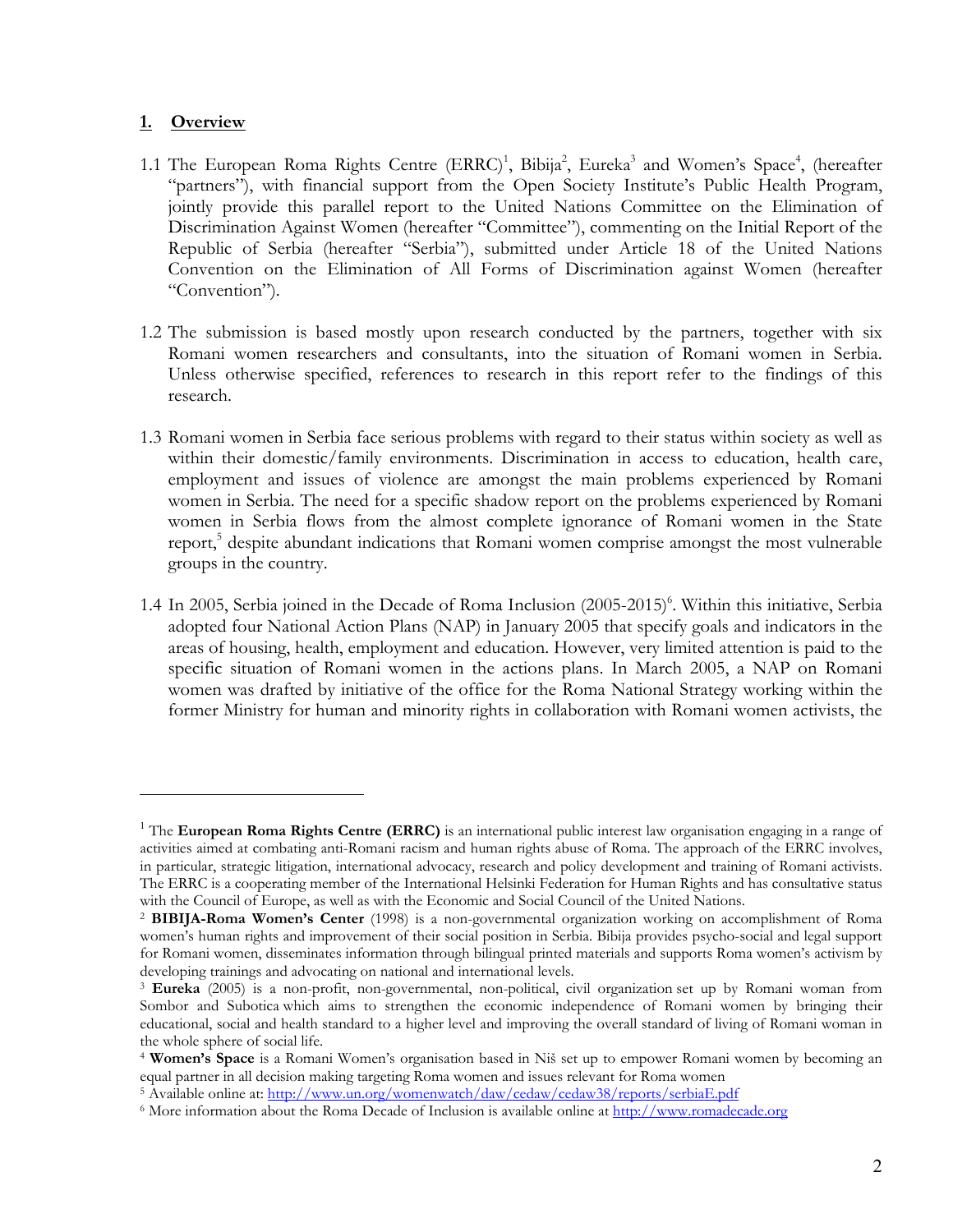Commission for Gender Equality and donor organisation; however, as of the end of February 2007, this plan had not yet been adopted. $\overline{7}$ 

- 1.5 The human rights violations experienced by Romani women are exacerbated by a series of factors such as isolation, poverty, illiteracy, a lack of property ownership,<sup>[8](#page-2-1)</sup> a lack of personal documents or even citizenship, amongst others. Romani women currently living in Serbia as internally displaced persons (IDPs) from Kosovo or recently returned to Serbia from Western European countries, Germany in particular, also live in particularly precarious circumstances.
- 1.6 The research on which this report is based has confirmed that multiple and/or intersectional discrimination against Romani women is notable in Serbia. This is worrying in light of the fact that the Serbian government has, to date, failed to adopt a comprehensive anti-discrimination legal framework via which Romani women could seek to secure their rights and/or challenge abuses when these occur.
- 1.7 This report does not constitute a comprehensive assessment of all issues experienced by Romani women in Serbia. It aims to highlight key areas of concern for Romani women related to rights enshrined in the Convention. The partners hope that this report will assist the Committee in arriving at a complete and more representative assessment of Convention matters as well as provide suggestions as to possible recommendations to the Serbian government by the Committee.

# **2 Executive Summary:**

- The living conditions of Roma in Serbia are extremely inadequate as a result of substandard housing and poverty
- Romani women in Serbia in many cases lack personal documents. This particularly affects Refugees, IDP's and returnees and is a significant barrier to exercise social and economic rights.
- Romani women are highly unrepresented amongst elected officials in Serbia.
- Policies and strategies adopted thus far by the Serbian Government to improve the socioeconomic position of Roma have so far proved insufficient for Romani women and often lack a gender perspective that takes into account the particular situation and needs of Romani women.

# **Violence Against Women**

Violence against Romani women in Serbia is systematic and widespread and takes place both within and outside the Roma community.

Violence is exacerbated by a lack of mutual trust between Romani women and the Police which results in an extremely low rate of incident reporting by victims and inaction by the police when the incident is reported. Romani women who report the cases sometimes meet further abuse by the police and/or the batterer.

<span id="page-2-0"></span> $\overline{a}$ <sup>7</sup> United Nations, Development Programme. *At Risk: The Social Vulnerability of Roma, Refugees and Internally Displaced Persons in Serbia.* Belgrade, June 2006. Available online at:

[http://www.undp.org.yu/tareas/policy/vulnerability%20report%20eng.pdf](http://www.undp.org.yu/tareas/policy/vulnerability report eng.pdf)

<span id="page-2-1"></span><sup>8</sup> According to a publication by the Gender Barometer only 7% of all women in Serbia are listed as real estate owners. Available online at<http://www.awin.org.yu/images/pdf/RodniBarometar.pdf>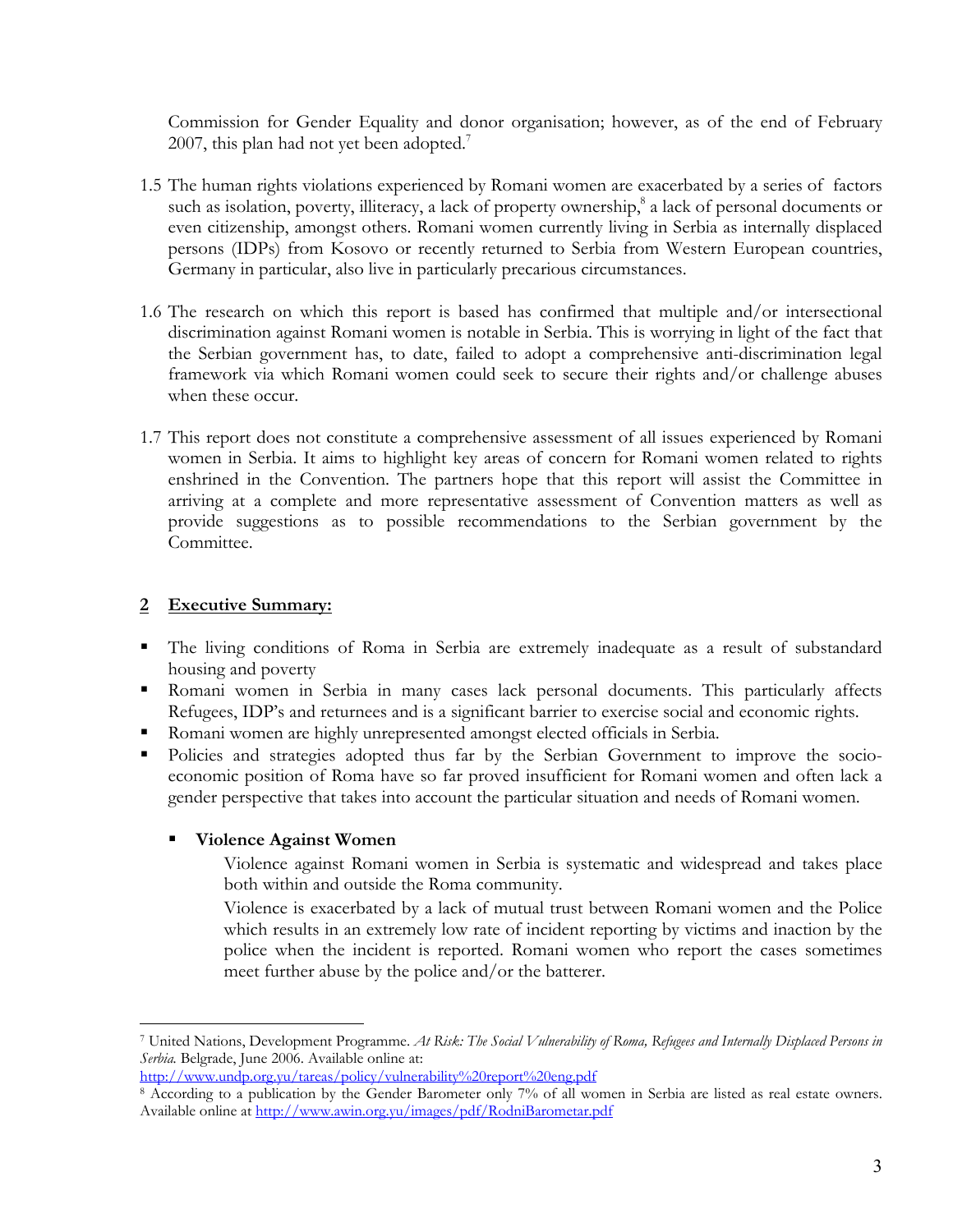Outside the Roma community, violence often takes place in the form of neo-Nazi attacks. Perpetrators of such attacks are rarely adequately punished, and Romani victims rarely receive adequate compensation

Within the community, violence against women often takes place in the form of domestic violence. In our research over 75% of the women who responded to questions on violence admitted having been victims of domestic violence at some point in their lives. The most reported forms of domestic violence were physical and verbal abuse by family members.

Romani women victims of domestic violence rarely seek medical help for their injuries out of shame as they are unwilling to reveal to the medical practitioner that the perpetrator of the injuries is a family member.

The State has failed to create an adequate environment by which victims of violence against women can come forward as well as an effective support network by which those victims would be able to obtain help and report cases of violence.

The admission criteria used by some state funded safe houses indirectly discriminates against Romani women and effectively results in no admissions of Romani women into safe houses.

The high rate of violence against Romani women is often linked to lack of housing alternatives, education and employment.

#### **Education:**

Romani women face a number of barriers in accessing education as reflected in higher illiteracy rates among Romani women compared to Romani men and significantly higher compared to non-Romani men and women.

Barriers commonly faced by Romani women are based on high rates of poverty and patriarchal traditions which result in lower expectations for Romani girls to complete education. Romani girls are burdened with family obligations from a very early age. Also, the tradition of virginity testing often results in the girl being withdraw from school by her family when she reaches puberty to limit her contact with her male school mates.

These barriers are further exacerbated by the common practise of placing Romani children in special needs schools for the mentally handicapped. Romani children are often wrongly placed is such schools on the basis of inadequate categorising by medical commissions and lack of economic possibilities that force Romani families to send their children to special schools as these schools result in less expenses.

Lack of personal identity and house registration documents needed in order to enrol in school are fundamental barriers for Romani children's access to education.

In some regular schools Romani children are segregated along ethnic lines into Roma only classes. In other cases, they are forced to sit at the back of the classroom thereby physically separating them from the rest of the students.

Romani children are often target of inhuman and degrading treatment in the form of verbal and physical abuse based on gender and ethnicity by other classmates and teachers. These practices are rarely punished by teachers and other officials, even when reported by Romani parents.

Language barriers and lack of positive models are still prevalent among large sectors of the Romani community and result in a further barrier for Romani girls to access education.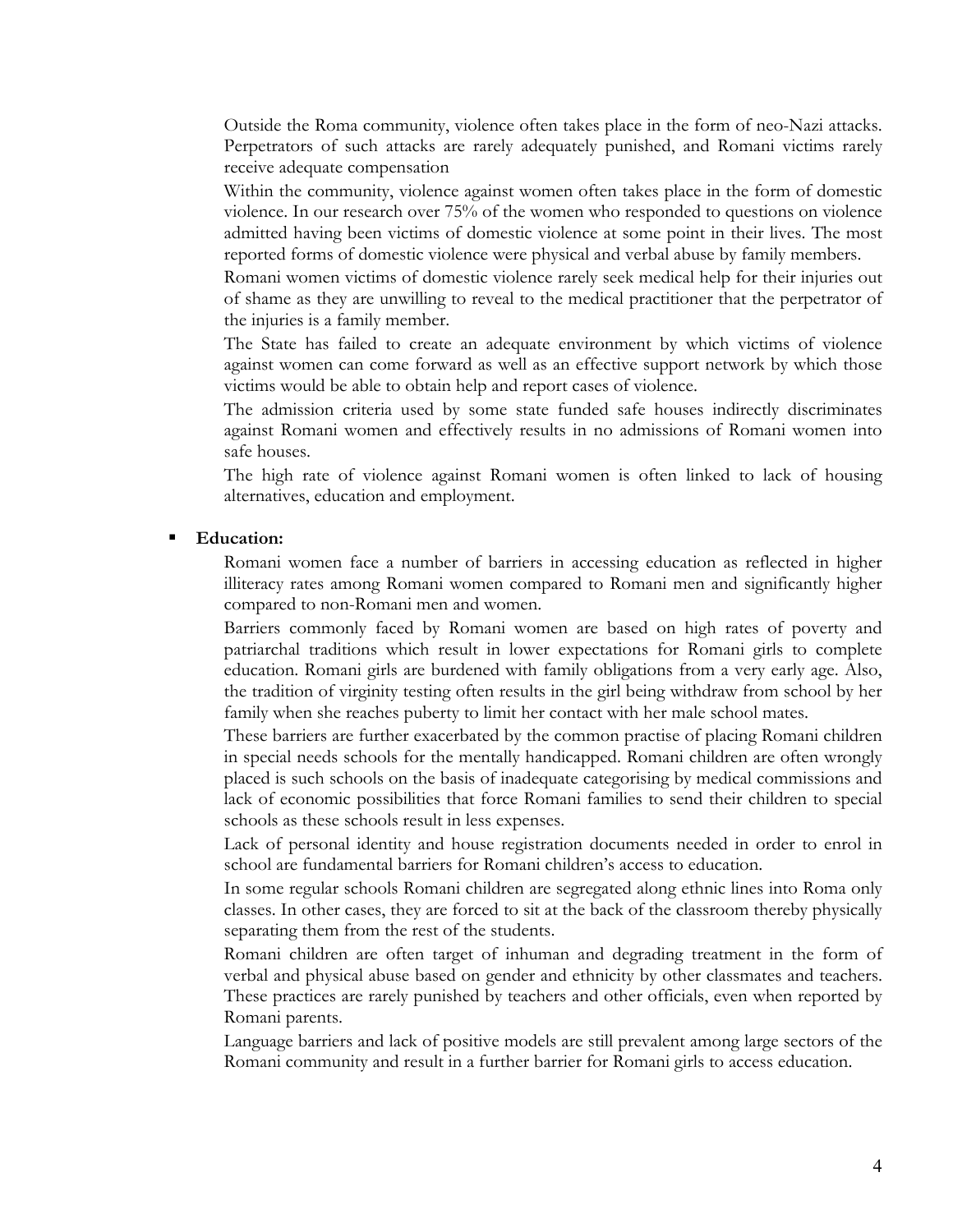### **Employment:**

Research conducted by the partners indicates that a large number of Romani women do not have access to a formal employment as a result of low educational attainment levels as well as direct and indirect discrimination on the part of employers.

Romani women suffer from direct discrimination when seeking employment during the hiring process.

Employed Romani women also reported instances of discrimination at their workplaces on ethnic grounds.

A large number of Romani women are excluded from social benefits and face severe employment insecurity as they work in the grey economy.

### **Health**:

Romani women's health situation is significantly worse than that of the general population as a result of inadequate living conditions – such as substandard housing, extreme poverty and the disadvantaged position of Romani women within their domestic setting.

Romani women face barriers accessing health care services as a result of lack of identity documents, health insurance or health card. Romani women refugees, IDP's and returnees are particularly affected.

Romani women face inhuman and degrading treatment by doctors and other hospital staff on the basis of ethnicity which in some cases results in denial of health care treatment.

Discrimination against Romani women in the area of health care is particularly evident in the areas of reproductive and maternal health and emergency care due to these being the most commonly used health care services.

# **3 Methodology:**

- 3.1 In light of the overwhelming lack of information on Romani women presented by the government for the Committee's review of its compliance with the Convention, the partners undertook research aimed at gathering relevant materials for consideration by the Committee.
- 3.2 The field research conducted in preparation for this parallel report was undertaken by a team of six Romani women<sup>[9](#page-4-0)</sup>. The partners and the research team have developed this parallel report together<sup>10</sup>, and also consulted other women's organisations and activists in Serbia in the development process in order to attain a broad comprehensiveness of the data as well as to ensure synthesis of the information and to avoid overlapping information.
- 3.3 One hundred and ninety-eight interviews were conducted with Romani women aged between 13 and 65, who self-identified as Romani. A survey questionnaire was used to guide the interviewee,

<sup>1</sup> 

<span id="page-4-1"></span><span id="page-4-0"></span><sup>9</sup> Svetlana Ilic, Ilona Kovacs, Piroska Kovacs, Vera Kurtic, Marija Manic and Maja Saitovic. 10 This parallel report was drafted by Ostalinda Maya in collaboration with Tara Bedard and in consultation with Tatjana Peric.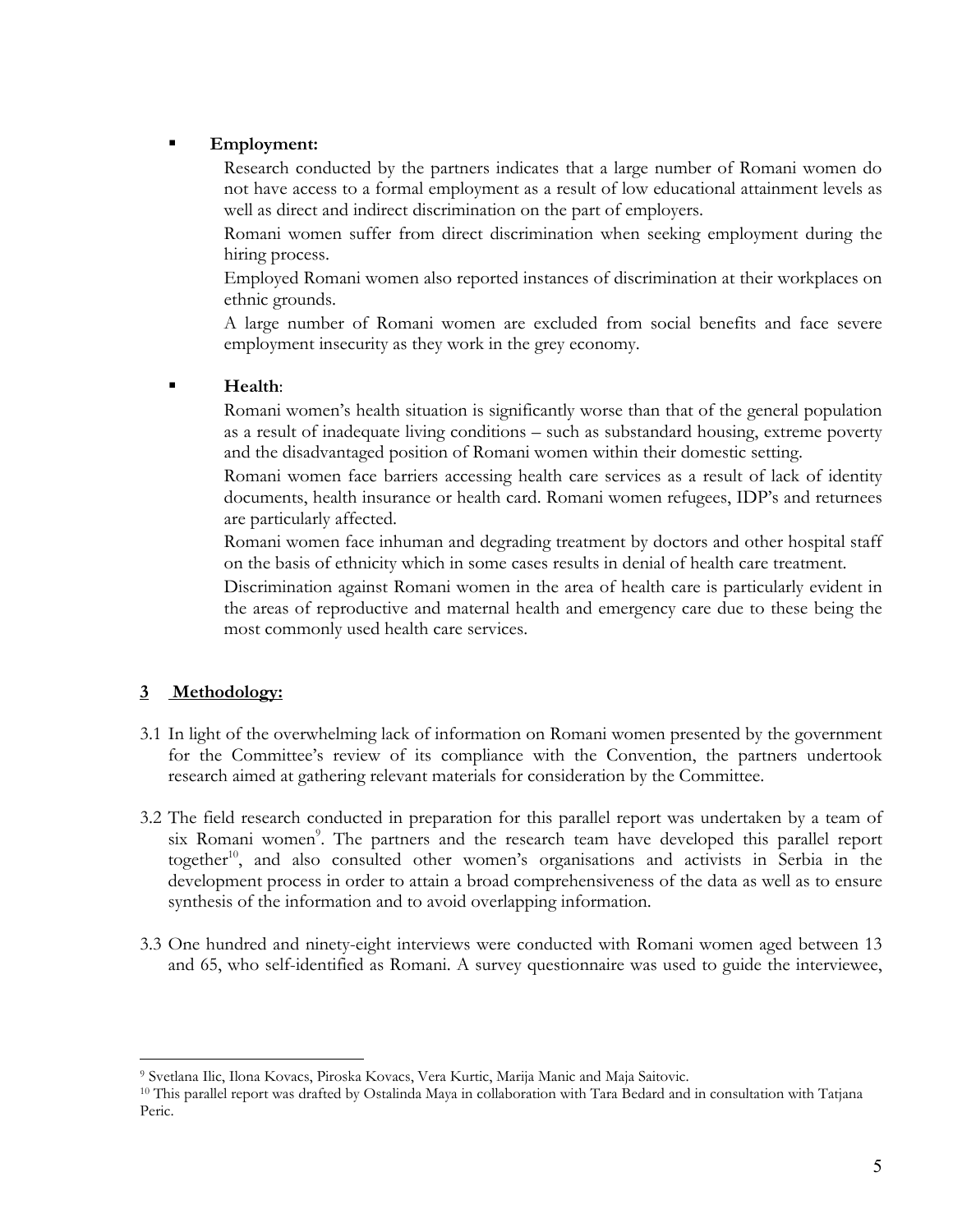focusing on marital status, issues related access to education (hers and her children's), employment, health care and illnesses, personal documents and domestic violence<sup>11</sup>.

- 3.4 The field research took place in December 2006 and January 2007. Interviews were conducted with Romani women in three areas of the country: the surrounding environs of Subotica and Sombor in the north; in Belgrade and the surrounding areas in the centre; and in and around Niš in the south.
- 3.5 The partners are aware of the limitations of interview-based research. However, the research broadly covers Serbia geographically, and includes areas with large Romani populations. The sample from which the partners' conclusions have been drawn provides qualitative data and is an important source of information on Romani women in Serbia.
- 3.6 In addition to the field research, the partners have considered other recent analyses and research findings on Roma in Serbia (such as the previous reports by UNDP, UNICEF, and national civil society organisations<sup>12</sup>. The partners have also drawn upon their own vast work and experience with Romani women in Serbia as activists and researchers.

# **4 Introduction:**

- 4.1 According to the official census of 2002, 108,193 Roma live in Serbia, constituting 1.44% of the total population. Information available from non-governmental sources has placed the number of Roma living in Serbia as much as five times higher.<sup>13</sup>
- 4.2 Romani women are not represented amongst elected officials in Serbia at the national level. Furthermore, the partners are aware of only three Romani women working in the public sphere in Serbia: Ms Slavica Vasic, Assistant with the Secretariat for the Roma National Strategy within the Agency for Human and Minority Rights; Ms Jelena Jovanovic, officer of the Secretariat for National Minorities of the Vojvodina Province; and Ms Vesna Ackovic, Adviser to the Ministry of Education and Sports of the Republic of Serbia.<sup>14</sup> The partners also note that all  $\beta$  women are employed in positions specifically related to Romani issues in Serbia.
- 4.3 According to a 2006 UNDP report, "regardless of the poverty measure one decides to utilise, the higher poverty risk among refugees and IDPs, and especially among Roma, is clearly evident in comparison with the domicile non-Roma."[15](#page-5-4) Romani women face higher poverty levels vis-à-vis

<span id="page-5-1"></span><sup>12</sup> Such as Mitro, Veronika. The Invisible Ones, Serbia, 2004. Available at:

<span id="page-5-0"></span><sup>1</sup> <sup>11</sup> Time constrains meant that in some cases the researchers were unable to go through all the sections of the questionnaire or had to concentrate on a particular section if the experiences of the interviewee so required, making the number of

[http://www.siyanda.org/docs/serbia\\_romaniwomen.pdf](http://www.siyanda.org/docs/serbia_romaniwomen.pdf) and reports by the Minority Rights Centre, Belgrade. Available<br>online at http://www.mrc.org.yu/index\_e.php?sta=prva&jezik=engleski

<span id="page-5-2"></span><sup>&</sup>lt;sup>13</sup> Ministry of Human and Minority Rights and Ethnicity Research Centre. 2002. *Romany Settlements, Living Conditions and Possibilities of Integration of the Roma n Serbia: Social Research results.* Belgrade: Ministry of Human and Minority Rights, p.p. 14.

<span id="page-5-3"></span><sup>14</sup> Peric, Tatjana. *Addressing gender inequality in the Decade of Roma Inclusion: The case of Serbia,* European Union Accession Monitoring Program (EUMAP), Budapest, September 2005.

<span id="page-5-4"></span><sup>15</sup> UNDP. 2006. *At Risk: The Social Vulnerability of Roma, Refugees and Internally Displaced Persons in Serbia.* Available online at: [http://www.undp.org.yu/tareas/policy/vulnerability%20report%20eng.pdf.](http://www.undp.org.yu/tareas/policy/vulnerability report eng.pdf.)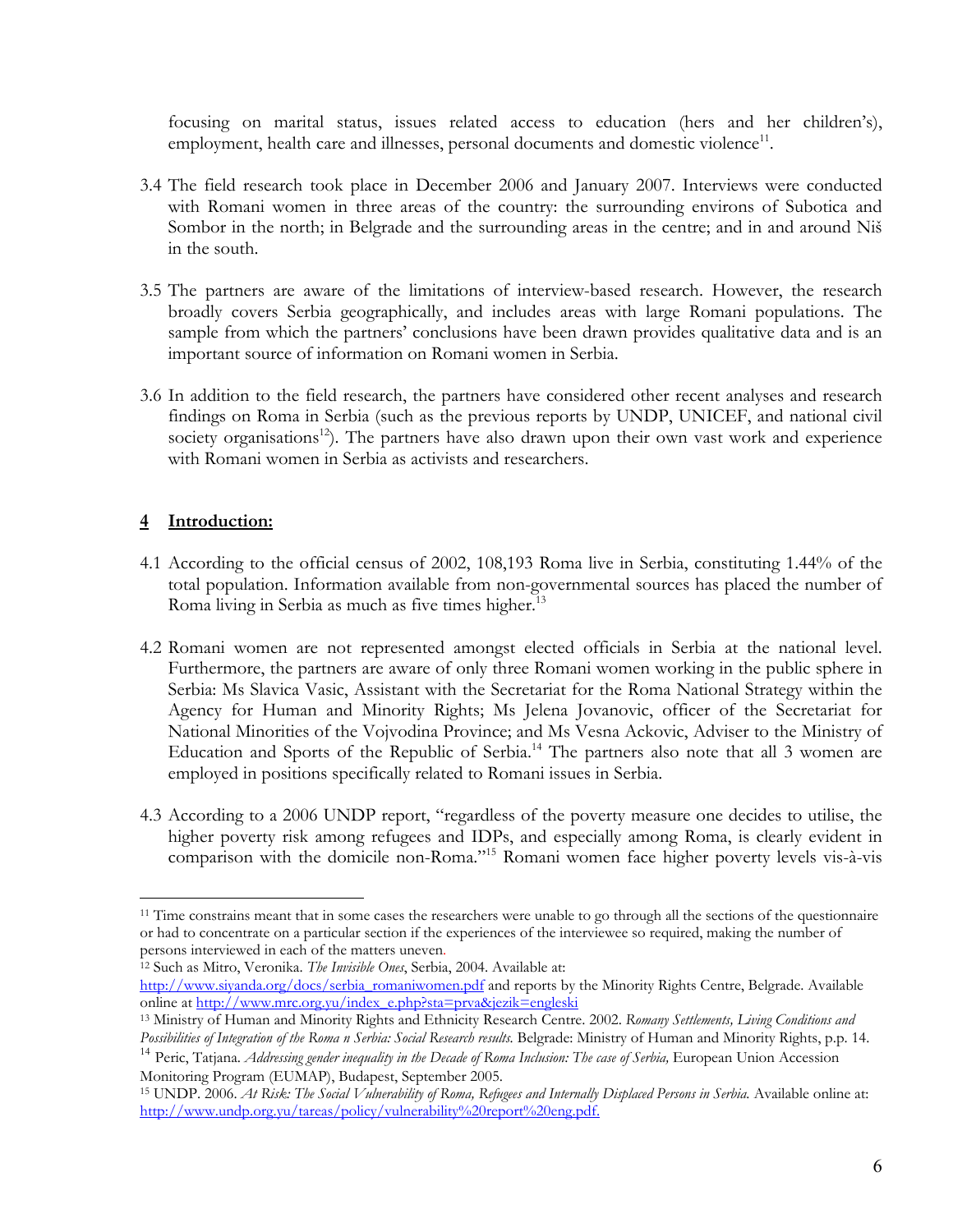Romani men and the broader mainstream society. The same UNDP report shows that 41% of Romani women surveyed earned 30 EUR per month or less, whilst only 20% of Romani men fell into the same income category.

- 4.4 The living conditions in many Romani settlements in Serbia are extremely inadequate, lacking the provision of even the most rudimentary infrastructure. Many Roma lack legal security of tenure and their homes lack basic services and amenities such as heating and insulation, sewage system, running water. This situation is exacerbated by the fact that these communities are often far removed from public services and employment and educational opportunities. Frequently, housing conditions are so substandard as to cause a public health risk. Romani women, who spend more time in the home than Romani men, are most susceptible to health risks arising from substandard living conditions.
- 4.5 A lack of personal documents and residence registration is a problem in Serbia, particularly amongst ethnic minorities. Lack of identity documents is high among Roma, particularly among refugees, IDP's and returnees and among Roma living in illegal settlements<sup>16</sup>. The Romani community is one of the groups most affected by a lack residence registration. Out of 115 Romani women interviewed, 87 were registered at their household, 24 were not registered at all while 4 were registered at a different household. As a result, many Romani women are prevented from accessing basic human rights such as education, employment, health care and housing.
- 4.6 High levels of racism and discrimination against Roma in Serbia infects the manner in which state institutions and governmental officials of all levels approach Romani issues in their area. This, by extension, impacts the ability of Roma women to equally exercise their basic human rights.
- 4.7 While Serbian officials are adopting strategies and policies for the inclusion of Roma, the reality on the ground for many Romani women is that the government is not meeting its commitments with actions and, in some instances, acts completely out of line with its own rhetoric. Indeed, most of the policies and programmes developed are gender neutral and do not take into account the particular needs of Romani women.

# **5 Recommendations:**

1

- 5.1 The partners urge the Committee to recommend to the Serbian government the following necessary measures so as to begin to redress the worrying situation of Romani women in Serbia:
	- In close cooperation with Romani non-governmental organisations and other stakeholders, and taking as a basis existing relevant data, systematically collect and make available in a form readily-comprehensible to the public data disaggregated by sex and ethnicity in areas of relevance to the social inclusion of Romani women;
	- Take concrete and effective steps to prevent multiple and/or intersectional discrimination faced by Romani women;
	- **Undertake comprehensive research on the multiple forms of discrimination faced by Romani** women in order to improve their socio-economic status and to ensure their access to education and health as preconditions for employment;

<span id="page-6-0"></span><sup>16</sup> For more information on lack of identity documents please see Antic, Petar. *Roma and Rights to legal Subjectivity in Serbia.*  Available online at [http://www.mrc.org.yu/publikacije/pub\\_e\\_11.pdf](http://www.mrc.org.yu/publikacije/pub_e_11.pdf)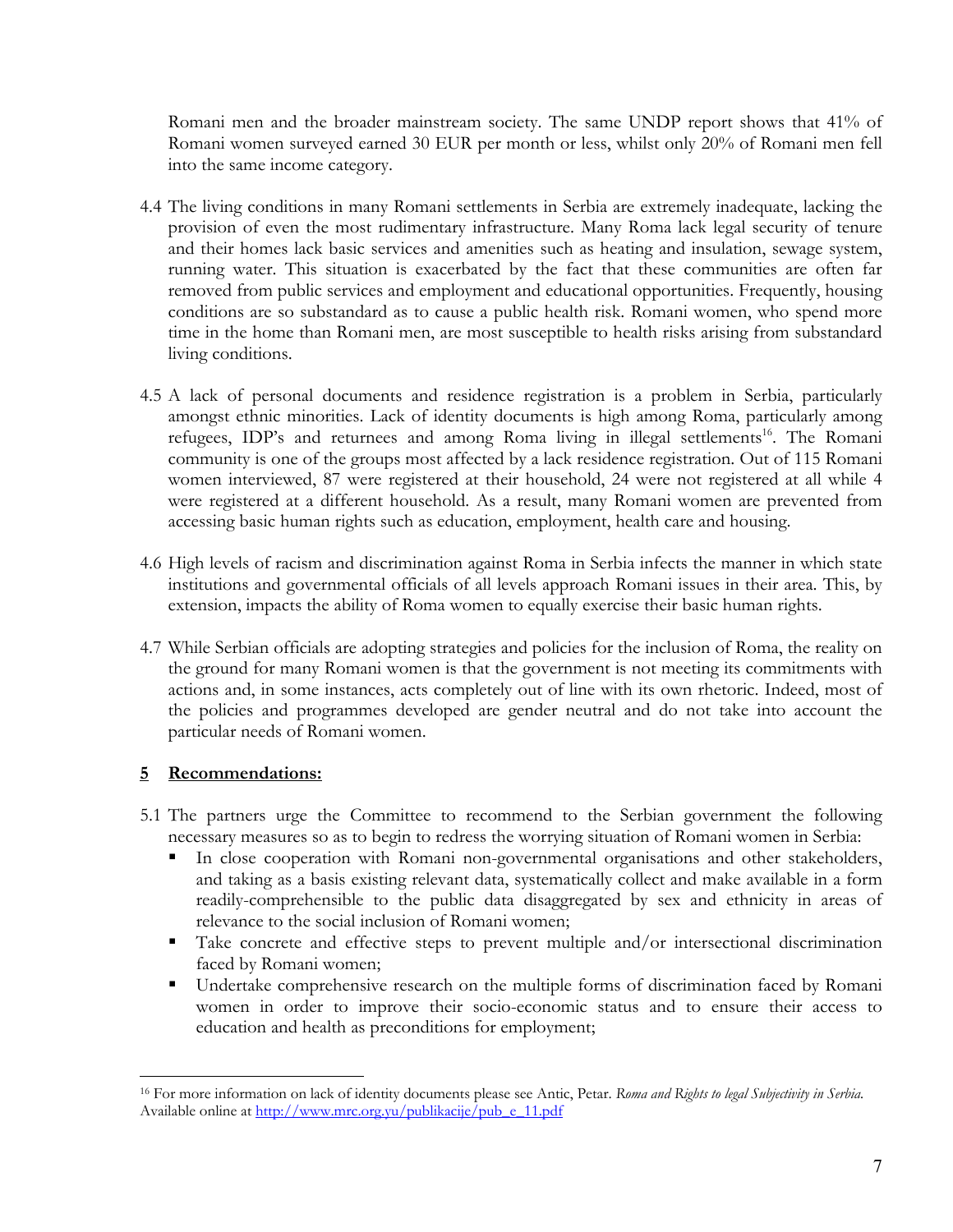- Without delay, adopt comprehensive anti-discrimination law, both in line with European Community law, addressing in particular the effects of multiple forms of discrimination experienced by women from minority groups; particular effort should be made to provide mechanisms to ensure real and effective remedy in cases of discrimination against Romani women, including effective and dissuasive sanctions for perpetrators and adequate damages for victims;
- Ensure that all existing laws and policies as well as future laws and policies adequately account for gender equality and include provisions for preventing and addressing the multiple barriers female members of minority groups face in exercising their fundamental human rights;
- Victims of alleged discrimination should be encouraged to bring complaints, such as through awareness raising about recourses and the use of mechanisms provided by specialised bodies, with assurances that confidentiality will not be compromised on account of bringing a claim. Complaint mechanisms should employ the principle of "reversal of the burden of proof", placing the primary responsibility for burden of proof on the alleged discriminator rather than victims to demonstrate whether the principle of equal treatment has been breached;
- Without delay, adopt and implement measures, including but not necessarily limited to codes of conduct and job performance reviews, for the prevention of discriminatory and degrading treatment of Romani women by public officials, including teachers, doctors, medical personnel and police officers and other law enforcement officials, amongst others;
- Ensure the meaningful participation of Romani women in relevant Roma-related and womenrelated decision making processes;
- Actively employ Romani women in government administration;
- Create opportunities for self-employment through providing credits to start small business. The criteria for getting loans must take into account the situation of Romani women.
- Take all necessary steps, policy and financial, to improve the housing conditions of Romani families which have a detrimental impact on the health of Romani women and children;
- Without delay, end all policies and practices of forced eviction of Roma and provide remedy to victims, in accordance with Serbia's international law obligations.
- Take measures, such as trainings, to raise Romani women's awareness of property rights and facilitate the registration of property in the ownership of Romani women;
- Take all appropriate measures to help all Romani women including refugee and IDP women, especially those from Kosovo, to acquire the necessary personal documents and citizenship.
- Establish a service to provide citizenship for Romani women and their children working in cooperation with Romani women's NGOs that have extensive knowledge of the Romani community;
- Organise campaigns on the right to vote targeting Romani women.
- **Promote Romani women and women's human rights in the media in Serbian and Romani;**
- Organise campaigns in Romani communities to speak about equality between men and women in a form acceptable to the culture of the community and in Romani language where necessary;
- **Engage Romani women in electoral and administrative bodies and election campaigns.**

#### EDUCATION

 Without delay, introduce and adequately financially support measures to end all discriminatory practices against Romani children and in particular Romani girls, in access to education and equalise the educational status of this vulnerable group with the rest of society. Such programmes should address all levels of education, but particular attention should be placed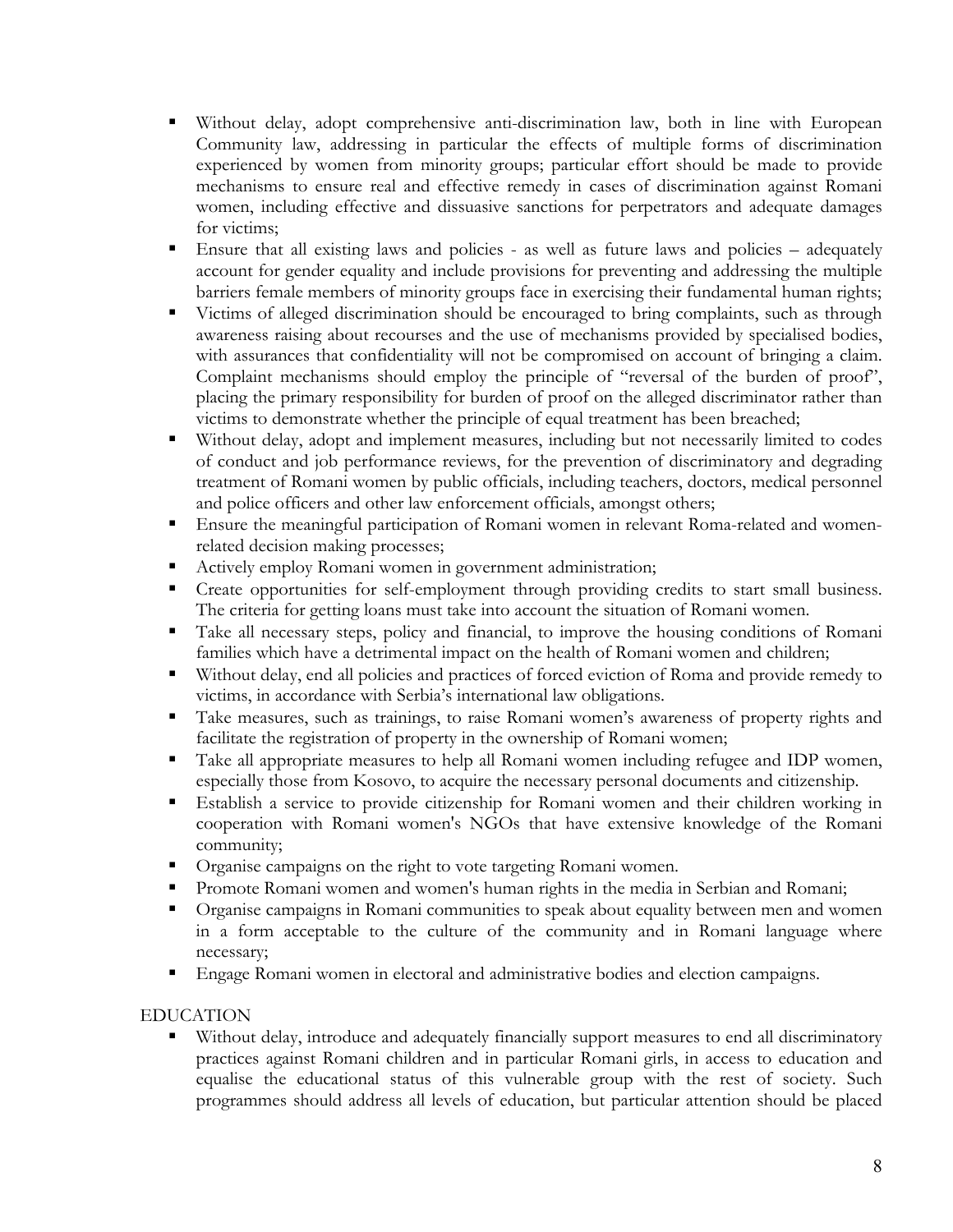on access to pre- and elementary school levels on equal grounds as well as in primary school at which the drop-out rate of Romani girls is highest;

- Victims of alleged discrimination should be encouraged to bring complaints with assurances that confidentiality will not be compromised on account of bringing a claim.
- **Train teachers in methods to avoid discrimination on any basis including gender and ethnicity,** in the classrooms.
- Condemn and punish all cases of the discrimination against Romani children in education.
- Establish co-operation between parents, teachers and pupils to put and end to school harassment and other forms of discrimination on the basis of ethnicity and/or gender (and any other grounds). Specific training and information for all pupils, parents and school workers/officials, on the basis of clear guidelines and disciplinary procedures should be provided, to eliminate such phenomenon.
- Cooperation among teachers, authorities and parents should be encouraged to promote girls continued education.
- Make scholarships available or provide subsidised fees, free transportation and required school materials for marginalized and poor families at all school levels, with special attention to the excluded and most vulnerable Romani families and ensure that at least half of scholarships target Romani girls and young women.
- Proactively seek Romani teachers, particularly Romani women teachers, for employment in both in mainstream schools and in schools with significant number of Romani children;
- Financially and technically support all non-governmental organisations and donor initiatives for improving the educational level of Roma, especially Romani women;
- Adult education programmes and literacy programmes should be carried out with a specific focus on Romani women's participation.
- Motivate Romani parents to enrol their children, especially daughters, at existing state or private educational institutions.
- Promote the Romani culture and tradition in the educational system as a significant contribution to general culture and promptly erase any negative stereotypes about Roma and Romani women from text books

# EMPLOYMENT

- Condemn and punish responsible persons in cases of discrimination against Romani women in employment.
- Victims of alleged discrimination should be encouraged to bring complaints with assurances that confidentiality will not be compromised on account of bringing a claim.
- Adopt vocational programmes for Romani women, and particularly elderly and illiterate Romani women, as well as women in similar situations from other minority groups, to address their particular needs and in order to improve work opportunities for these vulnerable groups. Such programmes should be free of charge;
- Incentives (such as tax exemptions) should be offered to promote the hiring of Romani women.

# **HEALTH**

Take steps to ensure that the most vulnerable groups, including Romani women, are incorporated into the state welfare system, including ensuring access to state-sponsored health insurance;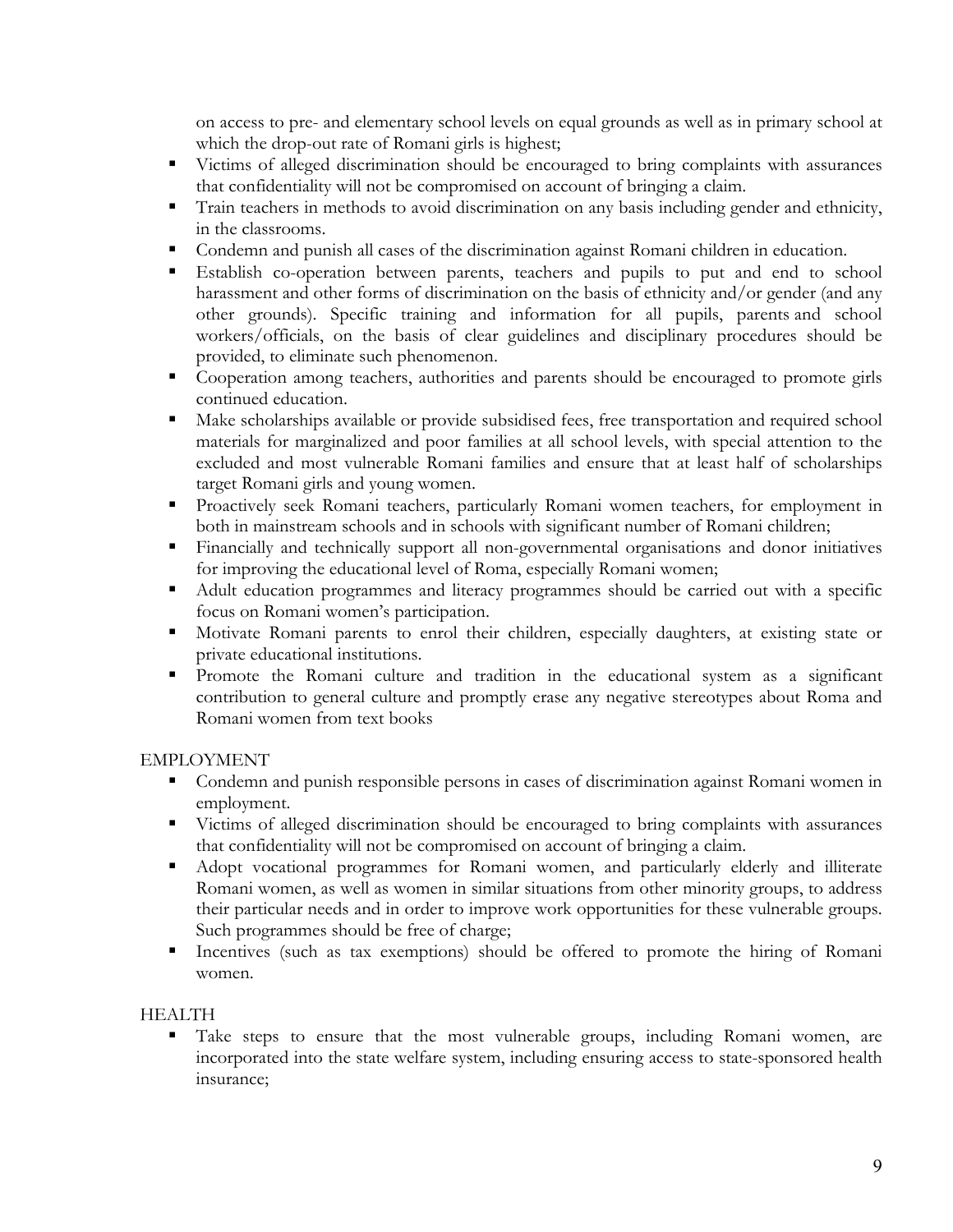- Without delay introduce the necessary measures to provide Romani women with equal opportunities to enjoy access to health care on a non-discriminatory and culturally sensitive basis.
- Train health care workers and authorities on discrimination and equal treatment as well as the various types of discrimination to which Romani women may be subject, to ease investigation and supporting complaints as appropriate.
- Government strategies and policies to improve the health of Romani women should take a holistic approach that includes education, traditions, housing conditions, etc.
- Enact, monitor, and enforce prohibitions against discrimination on the part of health care personnel and institutions as part of the implementation of comprehensive anti-discrimination legislation and undertake local and national awareness-raising anti-discrimination campaigns;
- Concrete steps should be taken to address elements of Romani culture that may impede access to services.

# VIOLENCE AGAINST WOMEN

- Without delay ensure that a network of adequately trained and culturally sensitive service providers is set up to protect Romani women victims of violence.
- Without delay safe houses for victims of domestic violence should review and amend as necessary admission criteria so as to ensure that it does not exclude disadvantaged groups.
- Design and effectively implement measures for the protection against domestic violence, specifically restriction orders for the family member causing violence, order for eviction from the family house or flat, regardless of ownership of the above.
- Organise training programmes for civil servants on work with violence victims, especially Romani women.
- Train the police, investigators and court clerks to properly address the problem of domestic violence in Romani families.
- Organise education programs for young Romani women on their rights regarding marriage, reproductive health and protection against domestic violence.
- Inform Romani women about existing telephone SOS help lines and ways of accessing them.
- Organise free legal advice for victims of trafficking in human beings, especially Romani women.
- Introduction of mobile teams of social services for help in Roma settlements (networks of governmental and NGO sector)
- establish a counselling service for youth within relevant institutions and NGO's, which should also educate Roma on relevant legal provisions as a way to prevent child marriages.
- Formulate of a special protocol on protection against early and forced marriages.

# **Article-by-Article Discussion**

# **6 Violence Against Women:**

6.1 General Recommendation No. 19 calls for States parties to "take appropriate and effective measures to overcome all forms of gender-based violence, whether by public or private act;"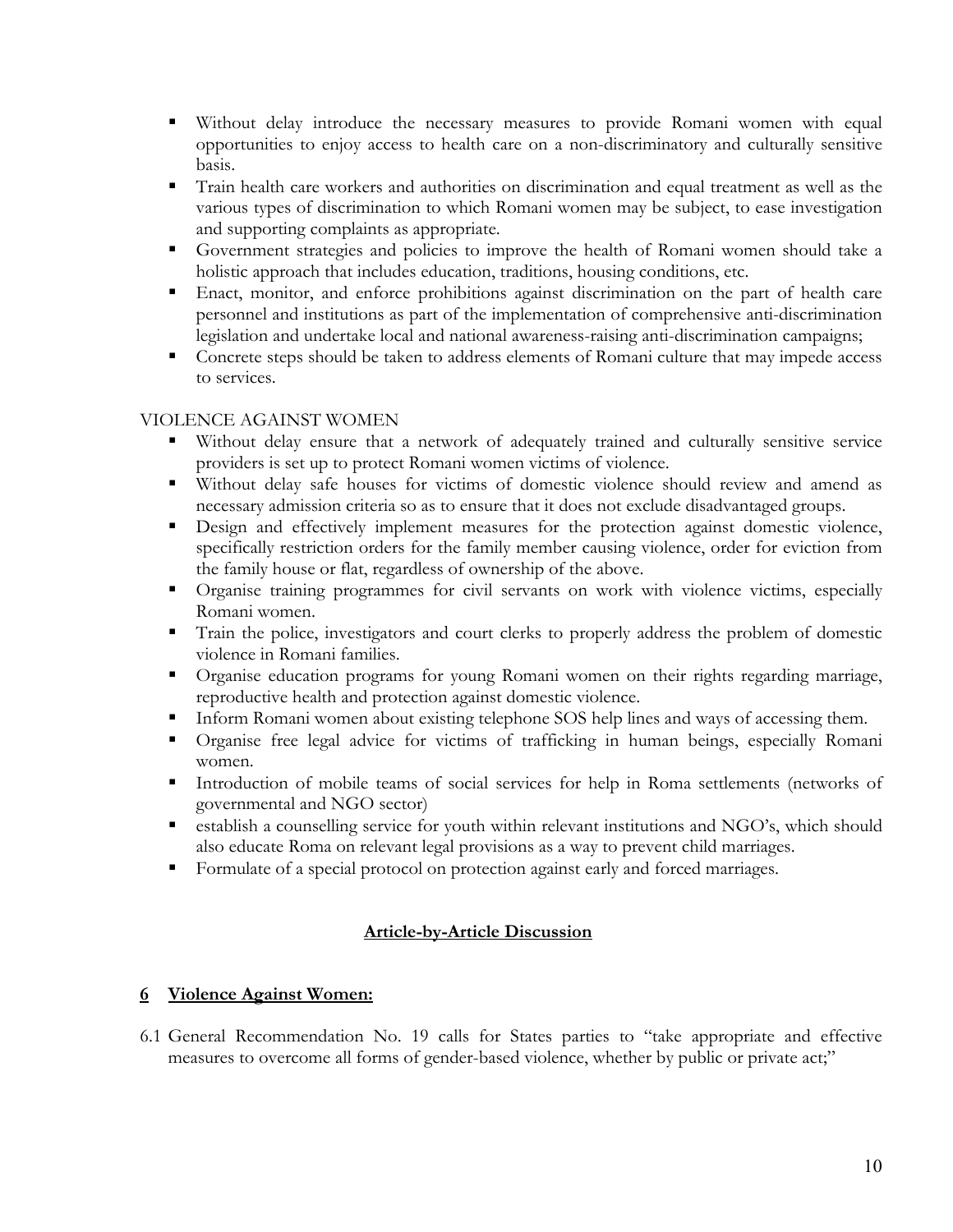- 6.2 Research conducted by the partners indicates that Romani women in Serbia are vulnerable to violence within and outside their communities by a multiple set of actors. Romani women's experience of violence in Serbia is further exacerbated by a lack of mutual trust between Romani women and the police.
- 6.3 The Roma community in Serbia has been the target of verbal and physical racist attacks by the burgeoning skinhead movement of Serbia. Women's Space believe that Romani women and children are perceived as weak by neo-Nazi groups and are therefore easy targets of violence and that this is resulting in a rise of attacks targeting Romani women and children.
	- Ms D.M, 45 years old from Niš, "In August 2 last year when I was coming back from the market to go home, in the centre of Niš a group of about 15 young non-Roma boys with knives started to follow me saying: "Gypsy, we will kill you" I was very afraid, I started running from them. I saw a police car, came to the car and said to the police officer: "Please help me, they will kill me" The police car went to chase them because when the boys saw the police car they started running away. I have no idea what happened after that, I don't know if the police arrested them, I was just happy that I am ok."
- 6.4 As Ms D.M. case immediately above indicates, many skinhead attacks against Romani women are not reported to the police for fear of further retaliation from skinheads groups as well as a deep distrust of the police as, in some instances, the police itself has abused Roma as the following case illustrates. On October 9, 2004, Ms Bahtija Beriša, a Romani woman, testified to the ERRC, at the time working in partnership with the Belgrade-based Minority Rights Center that earlier that day she had been verbally abused by police officers while collecting raw materials in Belgrade. At around 1:00 PM Ms Beriša was passing under a bridge pushing a handcart for the collection of raw materials when she came across two young police officers standing beneath the bridge. One of the officers reportedly cursed Ms Beriša, stating, "You Gypsy Albanian. Go to Kosovo. There are many streets which you can use!" Ms Beriša turned back the way she had come and went home. Ms Beriša did not pursue legal action.
- 6.5 When Roma are attacked by skinheads, perpetrators are rarely punished adequately, and Romani victims rarely receive adequate compensation $17$ .
- 6.6 A great number of Romani women reported having been victims of domestic violence at the hands of their husbands, in-laws and other family members, in many cases for long periods of time. Out of 160 Romani women interviewed, 79 did not answer questions regarding violence against women as this is an extremely sensitive issue, so in some cases the interviewees refused to answer, while in others the interviewer did not feel comfortable asking questions about this issue. Of the 81 that answered the questions, 63 had suffered or currently suffer violence while 18 stated that they had never been victims of violence.
- 6.7 In the course of this research different forms of violence against women and girls were reported, including; early and arranged marriages, rape and intra marital rape, physical, economic and verbal abuse. The most quoted reasons for staying in abusive relationships were fear of shame and

<span id="page-10-0"></span><sup>17</sup> European Roma Rights Center (ERRC) in association with the UN Office of the High Commissioner for Human Rights, Human Rights Field Operation in Serbia and Montenegro (UN OHCHR). *The Protection of* 

*Roma Rights in Serbia and Montenegro*. 2003. Available online at:<http://www.errc.org/db/00/E3/m000000E3.doc>.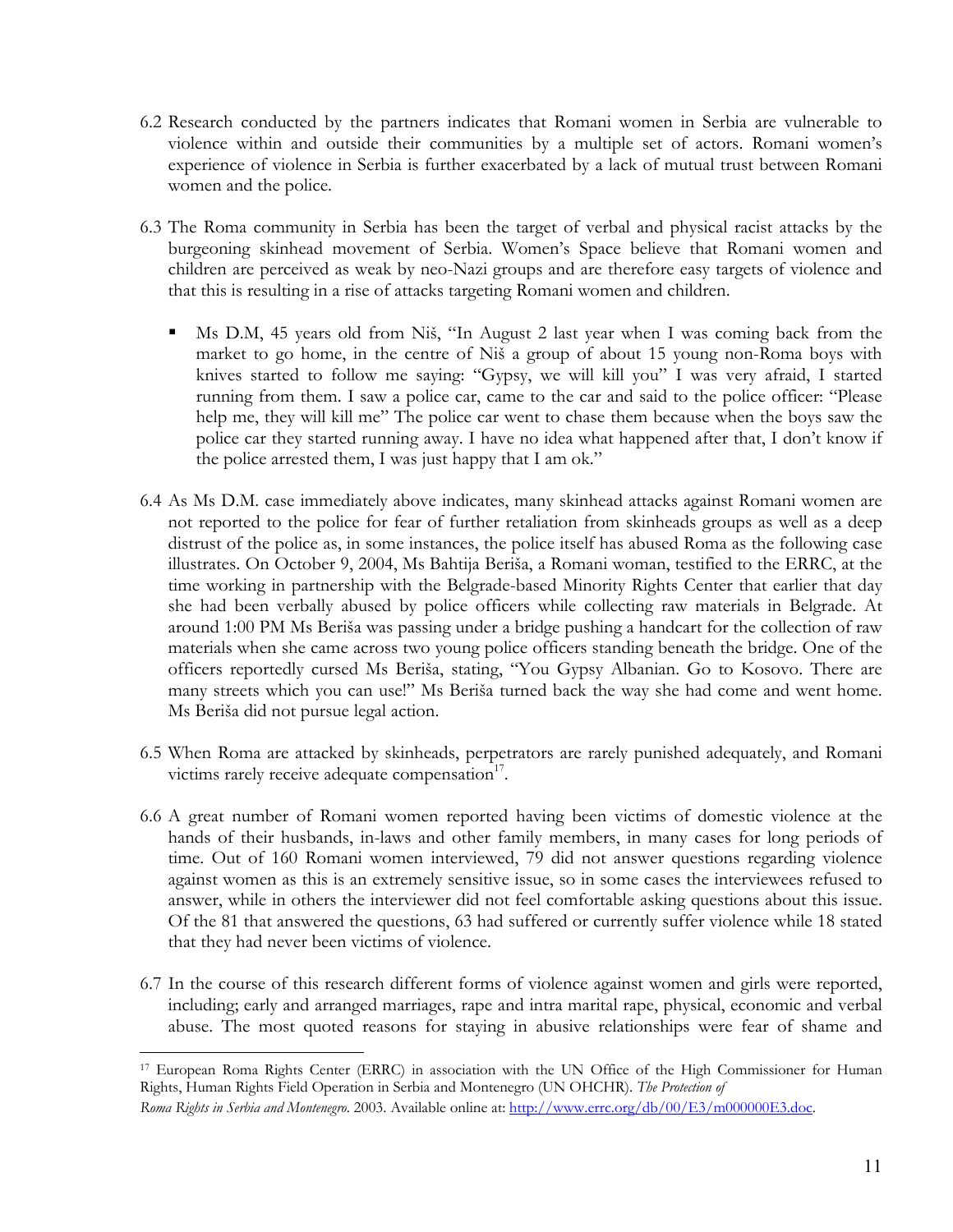stigmatisation from the family and community, economic dependency, lack of property or other places to go and hesitation to "break the family".

- Ms G. S., 32 years old from Niš "He abuses me both physically and verbally for ten years but I can't leave him. What would people say? I don't have where to go if I leave him, I depend on him. I'm not working, I don't have support from my parents".
- 6.8 Domestic violence has long been connected to a number of physical and psychological health problems<sup>18</sup>. Our research shows that, not only do Romani women suffer from health problems as a result of domestic violence but also, they would not seek medical help as a result of shame.
	- Ms S.M., 53 years old, from Belgrade a victim of physical and emotional violence at the hands of her husband confessed to one of the researchers that she has never seek medical help for her injuries as she was too ashamed.
	- Ms G. S., 45 years old from Niš, "I've never been to the doctor, I would feel ashamed to tell the doctor that the injuries are from my husband."
- 6.9 Although domestic violence is a problem experienced by both Romani and ethnic majority women, in the case of Romani women it is exacerbated by mutual distrust between the police and Romani women which results in a great reluctance among Romani women to report and, when reported, in inaction on the part of the police and, in some cases, further abuse. Out of the 63 Romani women interviewed who stated being victims of domestic violence, only 10 have ever sought police assistance. In only 4 cases did the police effectively intervene. Authorities almost without exception abandon the victims to the perpetrators, and/or fail to prosecute the agent of the abuse.
	- Ms D.V., 24 years of age from Niš who has attempted to commit suicide after enduring years of violence at the hands of her husband tells us her experience with the police when she tried to abandon her husband "The SOS hotline provided me with their support by calling the police to escort me when visiting the house. On an unspecified date, two policemen went with me to his house so that I would be able to take my ID card and personal things. My husband was at home and as he saw us in the yard. In the presence of the policemen he physically attacked me again. The policemen turned their heads away and did not react. I expected they would protect me but they did not want to interfere. Fearing and disappointed I gave up further charges and went back to him."
	- A 32 year old Romani woman from Sombor who identified herself as Piri explains her experience when as a 17 year old went to the police to report an incident of domestic violence "I was there at the police station in Sombor when I went to report my boyfriend and they looked at me as if I was guilty myself, not him. It was terrible, they asked me a lot of questions again and again."
	- In some cases the police condone or even legitimise violence. Ms E. J., 34 years old from Niš "My husband drinks a lot, he is physically and verbally abusing me almost every day […] he hits also our children. I called the Niš police at least ten times by phone but if they come, they sit and talk with him for few minutes and then tell me that I should be nice to him and that everything will be ok."

<span id="page-11-0"></span><sup>&</sup>lt;sup>18</sup> For more information about health consequences of violence against women please see World Health Organisation's report *Violence Against Women*. Available online at:<http://www.who.int/gender/violence/en/v8.pdf>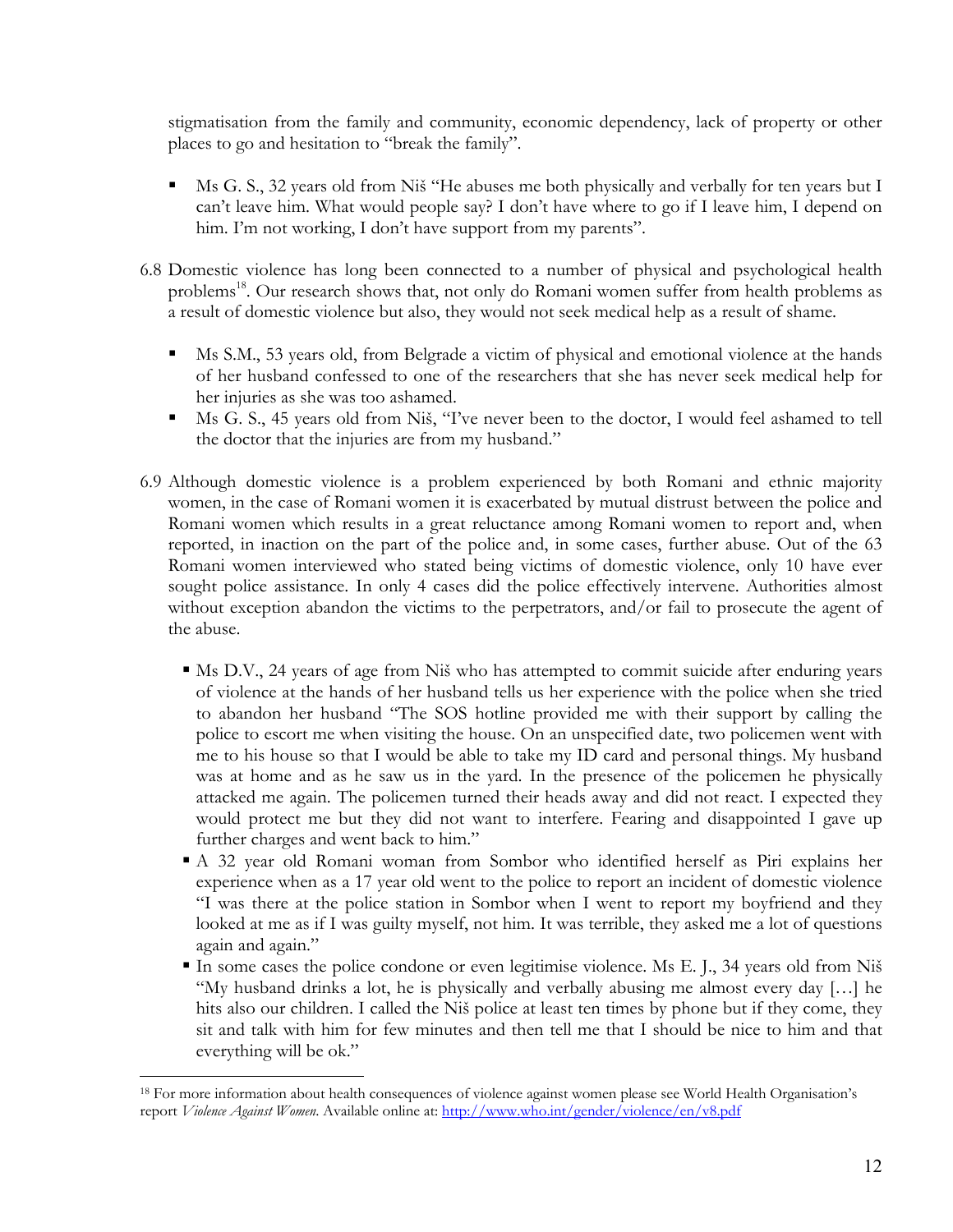- Ms H.J., 38 years old from Belgrade explained to one of our researchers how police intervention actually worsened her situation. Five years ago, on an unspecified date, Ms M.J. was beaten and badly injured by her husband. Her neighbours worried and called the police which came to her house and yelled and bullied her husband for a short period of time and then left. After the departure of the police, Ms H.J. was beaten again. Subsequently, she has never tried to seek help.
- 6.10 Several cases of sexual violence were also reported during the research. The response of the police in such cases was also totally inadequate.
	- $\blacksquare$  On April 17, 2001 Ms B. S. was on her way to the shop when three people a male minor known to her and both of her parents- tricked her to enter a car. The boy raped her with the assistance of his parents, and then they took her to the police where they forced her to give a statement saying that she willingly had sexual intercourse with the boy and returned her to her home. After the rape Ms B.S.'s brothers cut Ms B.S.'s hair to sign her shame and she was not allowed to leave the house anymore although she suffered from severe bleeding which remained untreated. The activists from Women's Space who tried to help her were also threatened by the family members of the rapist. Despite the fact that it was obvious that Ms B.S statement at the police station was submitted under duress and that she had been a victim of statutory rape, the police showed no interest in the case inquiry. They visited Ms. B.S. house in one occasion soon after the incident but conducted no further inquiry. As a result of the rape Ms B.S. was eventually force to marry the rapist to save her honour. According to information provided by Women's Space Ms B.S. continues to be victim of her husband's violence.
- 6.11 Romani tradition dictates that when a woman marries she should abandon her house and move into the house of her husband and in laws. In case of separation the family of the woman might not allow her to move back into her previous household forcing her to stay in the abusive relation. In those cases in which the couple moves into their own household, the property is in almost all cases legally owned by the husband which forces the woman to stay.
- 6.12 Romani women face indirect discrimination when trying to gain access to safe houses. According to Osvit NGO, who has a hotline for Romani women victims of violence, the criteria of acceptance set in the regulations governing the safe house in Niš (funded by the local municipality) stresses that women who are "recipient of social aid cannot be accepted." On the basis of the same criteria, women who do not have a source of income or a property can also be rejected. This regulation effectively excludes access to safe houses to Romani women who constitute one of the groups of women who might need the service the most.

#### **7 Education**

7.1 In Article 10 of the Convention, State parties commit to "take all appropriate measures to eliminate discrimination against women in order to ensure to them equal rights with men in the field of education […]"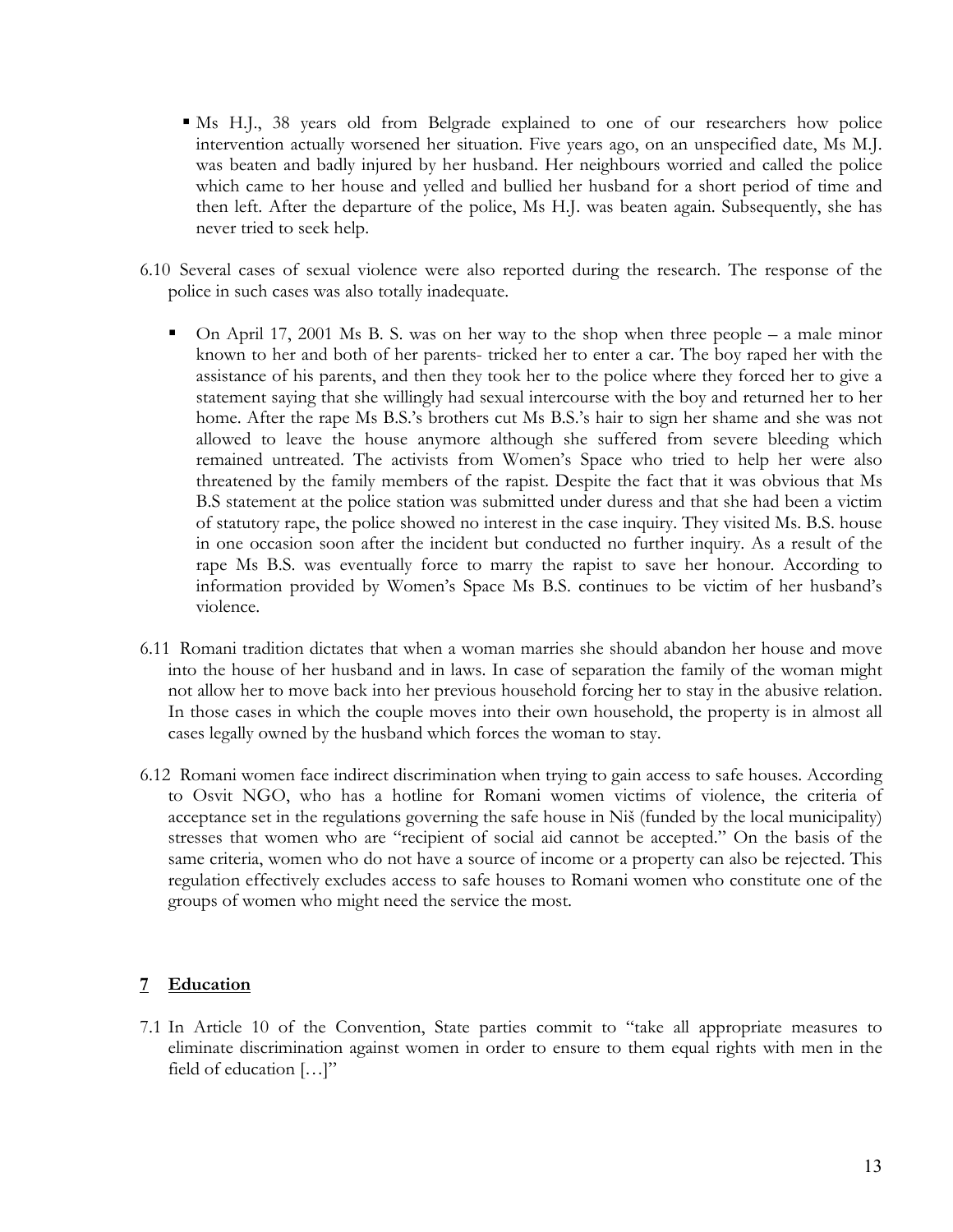- 7.2 There are numerous legal provisions in Serbian Law that protect and promote the right to education.
- 7.3 Article 71 of the Constitution of Serbia states "Everyone shall have the right to education. Primary education is mandatory and free, whereas secondary education is free. All citizens shall have access under equal conditions to higher education. The Republic of Serbia shall provide for free tertiary education to successful and talented students of lower property status in accordance with the law."
- 7.4 Article 81 of the Serbian Constitution (2006) guarantees in the field of education "the spirit of tolerance and intercultural dialogue and undertake efficient measures for enhancement of mutual respect, understanding and cooperation among all people living on its territory, regardless of their ethnic, cultural, linguistic or religious identity."
- 7.5 As part of the Decade of Roma Inclusion a NAP on education for Roma was created. Its focus on gender is limited to a general call for support to Romani girls in education.
- 7.6 Several programmes aimed at improving the access to education of Romani communities in Serbia have been and are being implemented. Unfortunately, the project partners are not aware of any projects that aim to specifically improve the access and level of education of Romani girls and women.
- 7.7 Furthermore, according to a Minority Rights Centre report<sup>19</sup> most of these projects lack sustainability and have a limited time scope which means that they have to focus on immediate results rather than systematic changes.
- 7.8 According to a recently published report by UNDP which focus on social vulnerability of Roma Refugees and IDP's, Roma fall behind national average of literacy rates. The average literacy rate for domicile non-Roma is 97% while among Romani men is 87% and among Romani women is 80%. Current enrolment rates at school also show an alarming situation. While 92% of non-Romani children of school age are enrolled at primary schools, only 74% of Romani boys and 73% of Romani girls are. The gap increases on secondary school. While 71% of eligible ethnic Serbian children attend school, only 24% of eligible Romani boys and 14% of Romani girls do.
- 7.9 Research carried out by the Federal Ministry of Human and Minority Rights in 2002 also shows that the Romani population is the least educated. Unfortunately the data was not disaggregated on the basis of sex and ethnicity<sup>20</sup>.
- 7.10 Our own research also indicates the lack of access to education that Romani women and girls face as a result of multiple discrimination when exercising their right to education as guaranteed by national and international law.
- 7.11 Out of the 122 interviews carried out related to education:
	- 22 Romani women did not answer questions related to education
	- 23 Romani women had never attended school.

<span id="page-13-0"></span><sup>&</sup>lt;sup>19</sup> Minority Rights Centre newsletter n. 6 Page 30. Available online at: http://www.mrc.org.yu/publikacije/pub\_e\_13.pdf

<span id="page-13-1"></span><sup>&</sup>lt;sup>20</sup> Mitro. Veronika. The Invisible Ones, Serbia, 2004. Available at: [http://www.siyanda.org/docs/serbia\\_romaniwomen.pdf](http://www.siyanda.org/docs/serbia_romaniwomen.pdf)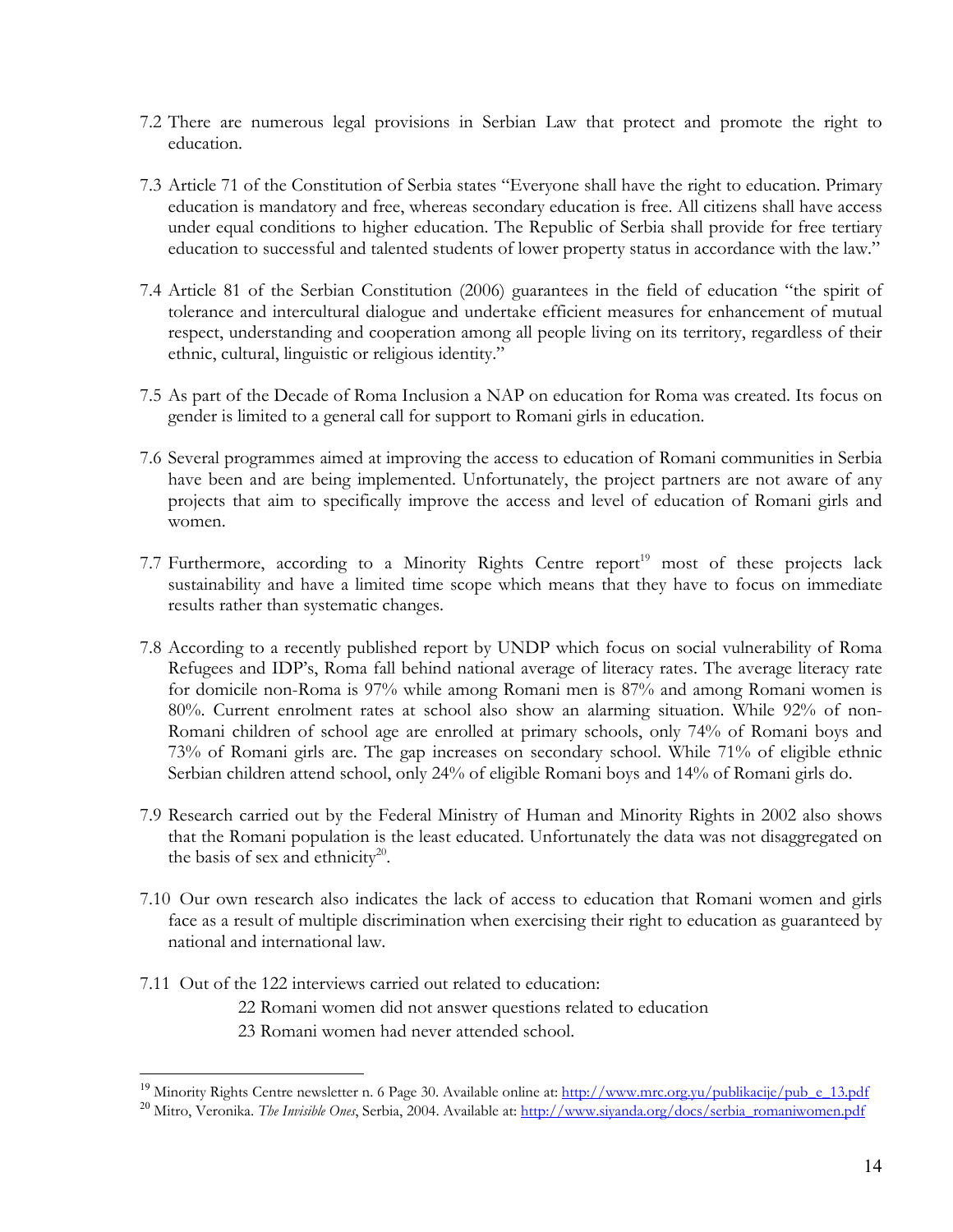26 Romani women had not completed primary education 30 Romani women had completed primary school only

20 Romani women had completed secondary school only

Only 1 Romani woman has had access to University education

- 7.12 According to our research the main barriers in gaining access to full mainstream education include the lack of necessary documents such as identity documents of house registration, overrepresentation of Romani children in schools for children with special needs, school segregation, degrading treatment by classmates and teachers, poverty, language barriers, lack of positive models and patriarchal traditions and stereotypes still prevalent among large sectors of the Romani community.
- 7.13 The partners therefore note with concern that the Serbian government makes a one phrase reference to the alarming situation of Romani women with regard to education in its report to the Committee. Indeed, the partners are concerned at the complete absence of any analysis of the situation of Romani women, with regard to education in Serbia.
- 7.14 Enrolment into primary education and preparatory preschool is dependant on having a residence permit. A large number of Roma in Serbia live in informal settlements and therefore do not have a residence permit since settlements are not officially registered.
- 7.15 Romani refugees, IDPs and returnees often lack identity documents and residence permits. Furthermore, those previously attending school abroad face the challenge of validating their studies in Serbia.
	- Ms. S. T., 38 years old from Niš "I couldn't enrol our children into school in Serbia because we didn't have the proper documents that they were attending school in Germany."
- 7.16 Romani girls and boys are overrepresented in schools for children with special needs as a result of inadequate categorizing by medical commissions when children are enrolled into school. Within the special school system most of the pupils are of Roma ethnicity. Although most of them are not mentally challenged they are directed by school officials and teachers to these 'special schools'. This results into factual segregation of Romani children into special schools.
- 7.17 According to a report by the Roma Education Fund there is an overdeveloped network of special schools and also regular primary schools can have special classes for the same purpose. The same report says that in some schools Romani children represent  $80\%$  of the students<sup>21</sup>. This overdeveloped network of special schools foments a culture of referral of Romani children into these "special schools" based upon the wider broadly held pre-conceived notion that Romani children are significantly incapacitated intellectually due to their cultural and social backgrounds, and that Romani girls suffer more acutely due to their gender.
- 7.18 According to data collected by one of the researchers in "14 Oktobar" special school, Niš 13,3% of the children attending classes are Romani.

1

<span id="page-14-0"></span><sup>21</sup> Roma Education Fund, *Country Situation and REF working Strategy.* Available online at: [http://www.romaeducationfund.hu/documents/Country%20strategy%20Serbia%2028%2004.pdf](http://www.romaeducationfund.hu/documents/Country strategy Serbia 28 04.pdf)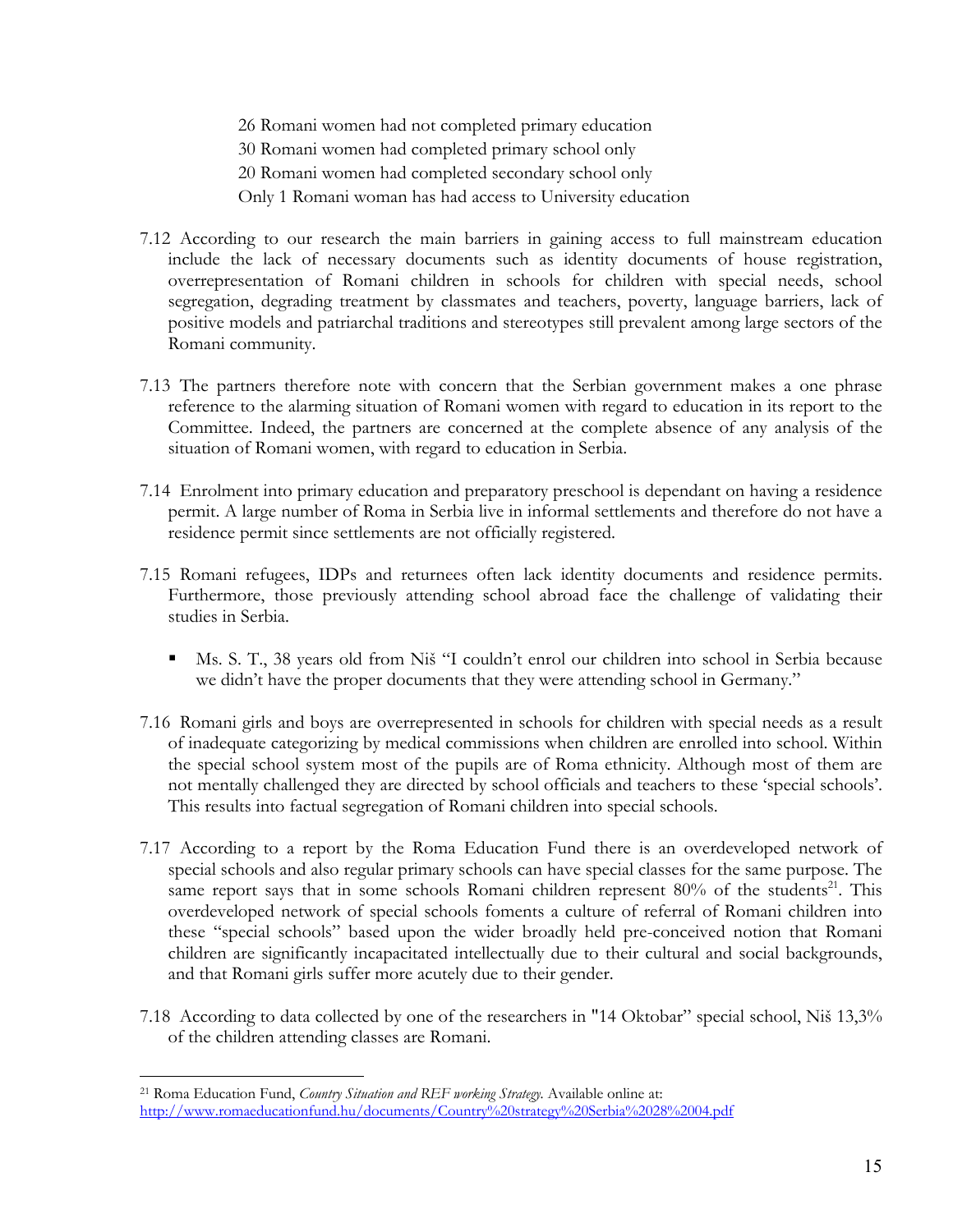- 7.19 The following excerpt from an interview gathered during research is illustrative of the eagerness of some school teachers to send Romani children to special schools. Ms H.J., 46 years old from Niš "Last year I had problems with my youngest son in the school because the school wanted to transfer him to a special school. I had to go to principal's office to talk with her and to ask her why they decided to do that now after seven years of attending the same school. Her answer was: "He is very restless". Afterwards I found out that my son was not the only child that this school wanted to transfer to a special school. They wanted to transfer five more kids from our settlement, all Roma children. When I heard that, I spoke with the other parents and together we filled a complaint to the school. Luckily, we managed to keep our children in a regular school."
- 7.20 Poverty is also linked to school segregation. While regular schooling is often unaffordable to poor Romani families, in special schools children can get hot meals, free textbooks, and are eligible for a small subsidy for social care<sup>22</sup>. In such situations Romani parents sometimes opt for sending their children to special schools as opposed to no education at all.
	- Ms S. O., 33 years old from Niš "I have three children, two girls and one boy. They are all going to special school because we don't have any money to send them in regular school. In special school they get books for free."
- 7.21 In the Serbian school system, many Romani children are segregated on ethnic basis in different classrooms or within a classroom. As part of our research, several instances of school segregation were reported.
- 7.22 According to information provided by Eureka, in the Vojvodina area there are four primary schools - Žarko Zrenjanin and Đure Jakšić (Kikinda), Turo Jozsef (Senta) and Tömörkény István (Tornjoš) - with separated classes for Romani children.
- 7.23 In all the reported cases, the instances of segregation were accompanied by rejection by other classmates and neglected attention by teachers. The following excerpts from the interviews gathered during research are illustrative of the experiences of Romani women and girls in Serbia when exercising their right to equal education.
	- Ms A.K. 37 years old from Novo Selo -a mother of two boys and one girl currently attending primary school- relates the following "My children are going to school, they are in mixed class but they are sitting in the back of the classroom and none of the Serbian children want to speak with them or to have lunch with them."
	- Ms K. R. age 19 from Niš "I finished elementary school in Niš. In my school "Vuk Karadžić" which was near the settlement I live ("Beograd mahala") almost 90% of the pupils are Roma. In my class we had only five pupils who are non-Roma. The teachers were all Serbs, many times they insulted us that we are stupid, that we won't be successful in our lives because for us, Gypsies, it is only important to listen to music and dance."

<span id="page-15-0"></span><sup>22</sup> Roma Education Fund, *Country Situation and REF working Strategy.* Available online at: [http://www.romaeducationfund.hu/documents/Country%20strategy%20Serbia%2028%2004.pdf](http://www.romaeducationfund.hu/documents/Country strategy Serbia 28 04.pdf)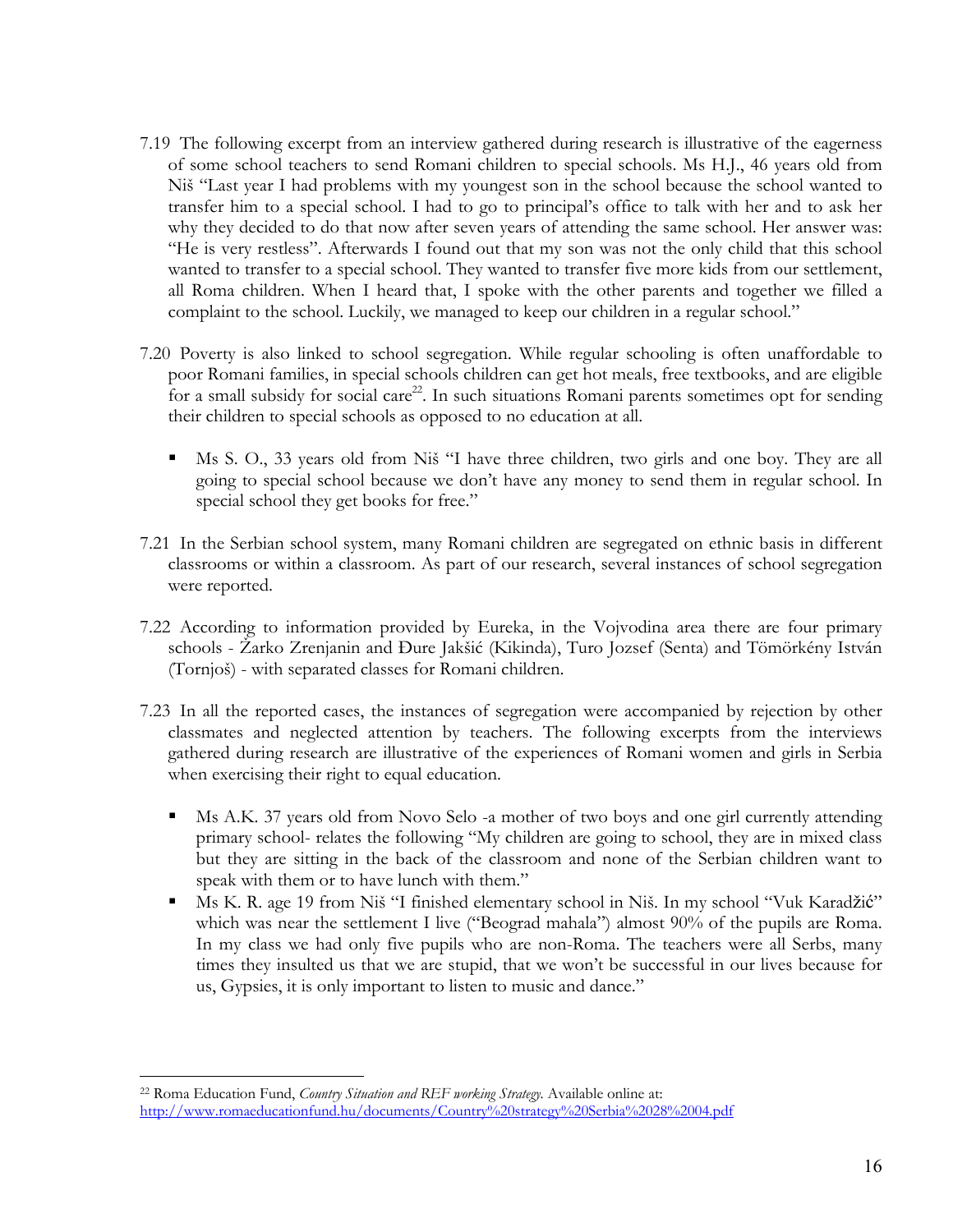- 7.24 Our research indicates that humiliating and degrading treatment in the form of verbal and physical abuse of Romani children by non Roma class mates and even teachers is common and is often accompanied by segregation within classrooms.
	- Ms Lj. D., 31 years old from Niš tells "I'm worried about my daughter, she is in the third grade of elementary school and she is constantly coming back from school crying. She is sitting alone in the back of the classroom, she is the only child of Roma origin in the class. The other children from her class are kicking her almost every day and if something bad happens in the class (for example, someone broke the window) all the children put the blame on her for that."
	- Ms K.R., 19 years old from Niš indicates "Many times the teachers insulted us that we are stupid, that we won't be successful in our lives because for us, Gypsies, the only important thing is to listen to music and dance"
	- Ms R.M., a 17 years old Romani woman who is currently attending high school in Belgrade explained to project partners that often school mates and teachers insult her and try to humiliate her**.**
- 7.25 Prohibition of discrimination is ensured by the Law on Primary School under Article 7 prohibition of activities endangering or degrading groups within the school. In case a school does not prevent such activities within its premises Article 140 of the Law on Primary School foresees a fine from 10,000 to 50,000 Serbian dinars (126-633 EUR approximately). A teacher who by their behaviour endangers or degrades groups or individuals on the grounds of race, nation or religion or supports such behaviour, physically punishes or insults a pupil can be suspended according to Article 73 of the same law by a school principle and will not be allowed to organize classes until a decision is reached within a disciplinary procedure. Expressing national or religious intolerance by the pupils according to the Article 65 of the Primary school law is considered a felony and a pupil will be punished by a principle, rebuked and reprimanded severely by the teachers' council.
- 7.26 Despite the above mentioned legal provisions none of the eighteen incidents of humiliating or degrading treatment at school – six of which were reported to be a teacher or school master- were punished, let alone solved. Without exception, complaints from parents were met with lack of action or even dismissal.
	- As Ms. E. A., 33 years old from Niš mother of two girls and a boy- explains "My children are not going to school because the teacher in the elementary school in which they were enrolled "Sveti Sava" in Niš was insulting them, telling them that they are dirty Gypsy, that they don't need school, that they lie a lot and he hit them a few times. I went to the principal's office several times and he told me that he will resolve my problem, but nothing happen. My children were coming back from the school every day crying and I decided to transfer them to another school. But they didn't allow me since I wanted to transfer them in the middle of the school year and I gave up. I didn't know what else I could do."
- 7.27 Almost all cases of discrimination at school were at primary level. This is due to the fact that a very small percentage of Romani girls and women have access to higher education, as mentioned above and not due to the fact that the situation in higher education is better as the following excerpts from interviews indicate: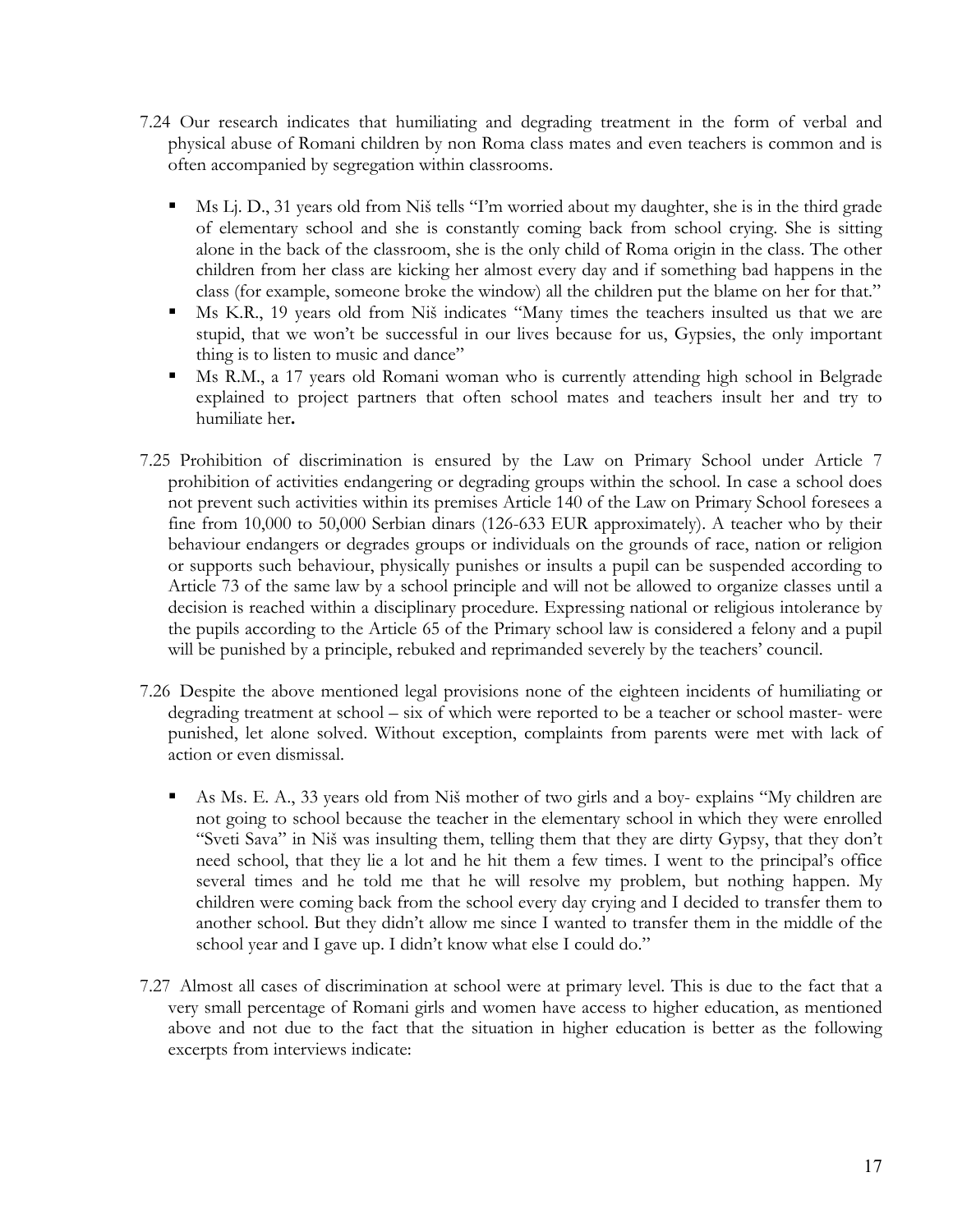- Ms. I. H., 17 years old from Belgrade "I began attending the first grade of secondary school, but I could not adjust, as I was the only Roma in the class and everybody was looking at me strangely. I was always alone during breaks and they didn't want to answer whenever I would ask them something."
- Ms A. K., student at the Faculty of Mathematics in Niš. On an unspecified date, Ms A.K. went to visit an assistant professor at his office to enquire about an exam. She waited in line, when it was finally her turn to come in she enter the office where the assistant professor and also another professor by the name Bogdanović were sitting. Professor Bogdanovic asked her in surprise "Are you a sophomore student?" to which Ms A.K. responded affirmatively. Then, professor Bogdanovic made the following comment "I am amazed you did not marry." He said: "You should spread your legs and have children at home. You should go tend the sheep".
- 7.28 In many instances humiliating and degrading treatment by classmates and teachers were the main reason for Romani girls to drop out of school. Ms N. A. 29 years old from Niš "I finished elementary school and because I was discriminated many times by the Serbian children in my class I started to hate school and I didn't want to continue schooling even though my parents were supporting me to continue with school".
- 7.29 Poverty is a very important factor keeping girls out of school for two main reasons. First, schooling is an unaffordable expenditure for poor families and secondly the help of young girls is required at home to look after the house and younger siblings.
	- Ms I. S., 26 years old from Niš "I finished four grades of elementary school. My parents insisted that I should stay home and take care of my younger brother and sister and I dropped out school."
- 7.30 Language is an significant barrier in the access to education for Romani girls who do not use Serbian as their first language. For a considerable number of Romani girls Romanes is their primary language. Also, the children of those who have lived for several years abroad and have been deported back to Serbia face language barriers.
	- Ms. R. S., 22 years old from Vranje: The teacher forbade us to speak Roma language with one another.
	- Ms D.P., 27 year old and returnee from Germany currently living in Belgrade explains to project partners that her 10 year old daughter is currently attending school but is not able to follow as she previously attended school in Germany.
	- A 38 year old Romani woman from Novi Sad who identified herself as Zurafe explains "One of my daughters stopped going to school because of the language, other children from Serbia were laughing at her when she speaks Serbian as her accent is bad because in Kosovo we used to speak Albanian or Romanes at home"
- 7.31 According to a report by the Roma Education Fund in Serbia there is currently no institutional provision to gain the necessary language skills by Romani children who have Romani as their mother tongue or for Roma returnees from EU countries speaking other languages. The existing legal provision of organizing additional classes for students in need is "neither systematically enforced nor quality controlled"<sup>23</sup>.

<span id="page-17-0"></span> $\overline{a}$ 23 Roma Education Fund, *Country Situation and REF working Strategy.* Available online at: [http://www.romaeducationfund.hu/documents/Country%20strategy%20Serbia%2028%2004.pdf](http://www.romaeducationfund.hu/documents/Country strategy Serbia 28 04.pdf)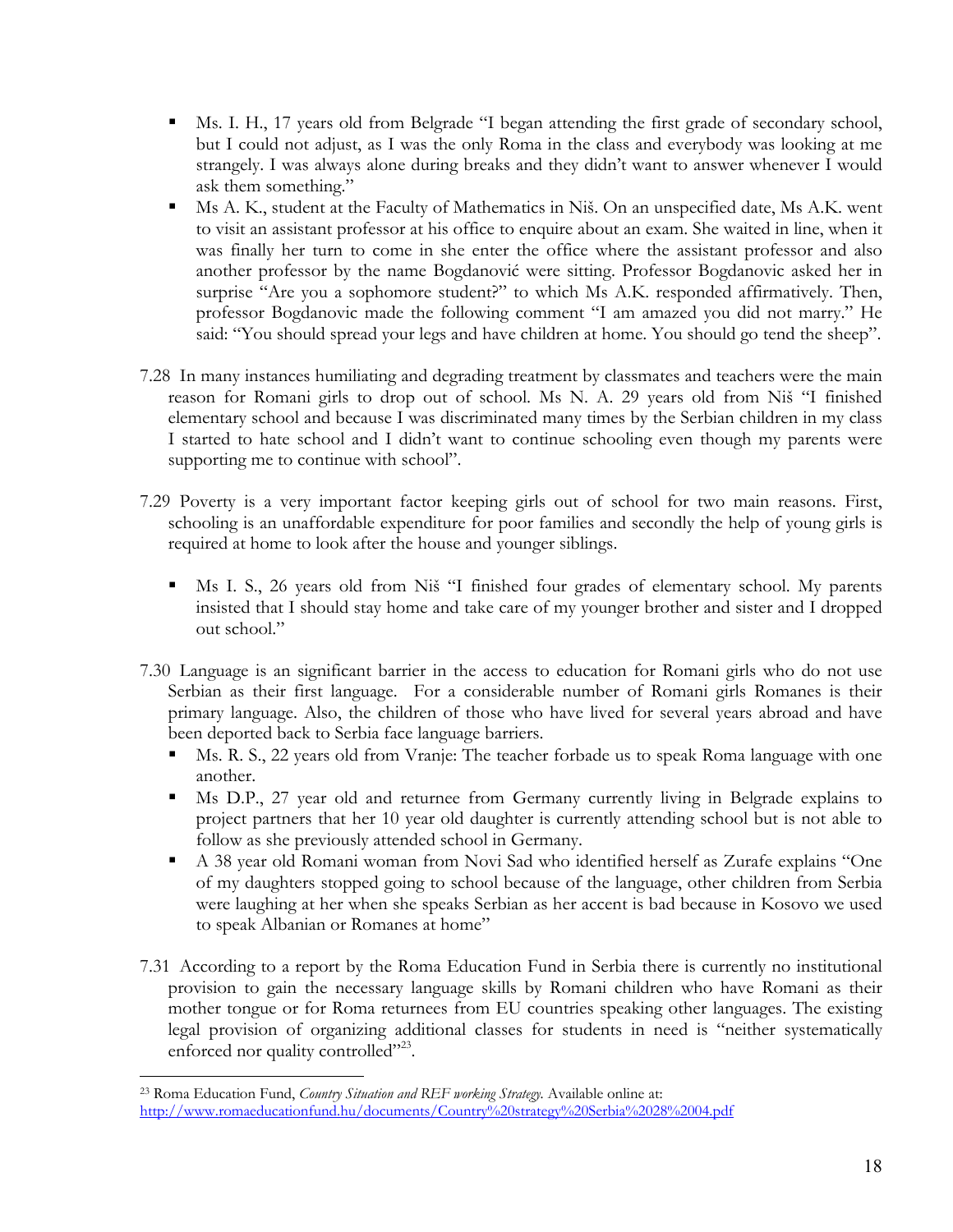- 7.32 Patriarchal traditions, stereotypes and expectations held by many Roma families consider that Romani girls do not need education, particularly higher education, as they are expected to marry early in puberty and look after the family and household. Such stereotypes and traditions have a great impact in the low registration and high school drop out rates currently present among Romani girls.
	- A 37 year old Romani woman from Sombor who identified herself as Jovamka says "I didn't finished school at all and I am not going to send my daughter to school … this way, she will know how to listen to her husband".
	- Ms S.R., 18 years old from Belgrade "I haven't attended school and I can't read and write. My parents thought that I didn't have to attend a school because I was a girl and had to work in the house."
	- Ms G.S., 32 years old from Niš "My husband said that it's not necessary for my two daughters to continue schooling since they will get married soon and probably will leave school if we sign them up in secondary school. He didn't care about my opinion; he is the one that is taking all the decisions in the house."
- 7.33 In some cases, patriarchal and racist stereotypes about Romani women are also held and reinforced by teachers.
	- Ms. R.T., 19 year-old from Niš "I was the only Roma in my class in secondary school and I was many times insulted by the teachers-they told me that I'm stupid, that the only thing I think about is when I will get married and have children that my place is on the market not in the school"
- 7.34 The tradition of remaining virgin until marriage reinforced by the practise of virginity testing is still very common among Roma families in Serbia and is closely linked to high school drop out rates of Romani girls in puberty. Their families fear that defloration can happen in schools which would bring shame to the girl and her family.
	- Ms K.S. 35 years of age from Lebane "I would not give my daughter to school. She is better off out of there; there are nasty children that could lock her up in the toilet. I don't want my child to be ruined"
- 7.35 The combination of poverty and patriarchal traditions often results in parents giving priority in sending only boys to school.
	- Ms A. K., 37 years old from Novo Selo "I finished elementary school, my parents didn't have enough money to continue schooling since I have two brothers and four sisters. Only my brothers finished secondary school because my parents thought that for their sons is more important to be educated than for us, daughters"
	- Ms E. H., 23 years old from Belgrade "I have never attended school. My parents were very poor so that they could only pay for my brother's education. My mother had heart problems, high blood pressure and some mental problems, so that I had to help her with the housework",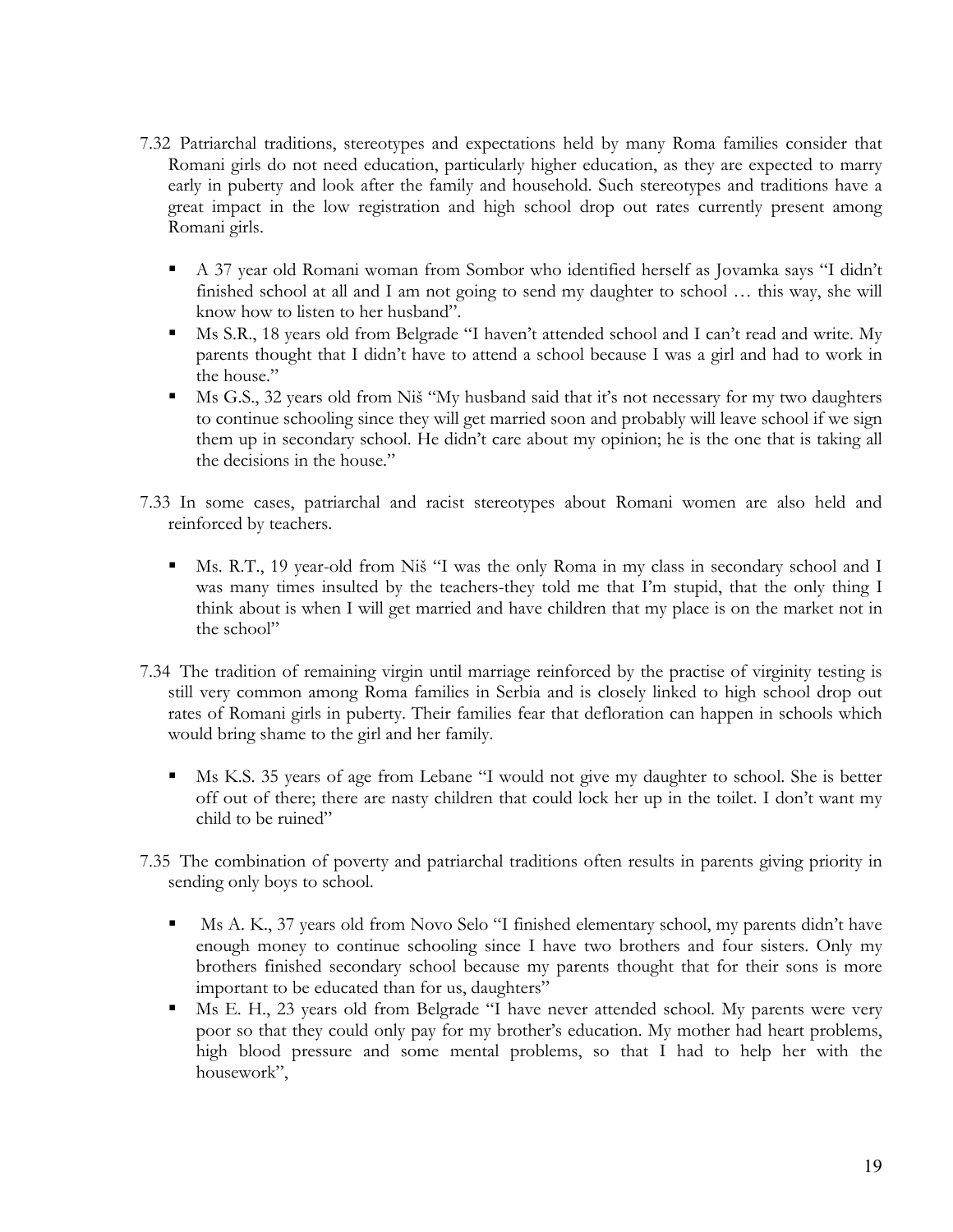Ms L. D., 31 years old from Niš "I didn't go to school; my parents didn't have any money to send me to school. I started working when I was 12 years old helping my mother digging land for money in the villages around Niš. I have six brothers, they all finished elementary school."

# **8 Employment**

- 8.1 At Article 11 of the Convention, States Parties commit to "take all appropriate measures to eliminate discrimination against women in the field of employment […]."
- 8.2 Research conducted by the partners indicates that a large number of Romani women do not have access to a formal employment as a result of low educational attainment levels and direct and indirect discrimination on the part of employers. When they do work most Romani women are employed in the informal sector and, therefore, do not have access to employment benefits pension systems, job security etc. Furthermore, they are vulnerable to harassment and job dismissal on the basis of their ethnicity.
- 8.3 The partners therefore note with concern that the Serbian government makes no reference whatsoever to the alarming situation of Romani women with regard to employment in its report to the Committee. Indeed, the partners are concerned at the almost complete absence of any analysis of the situation of women, and Romani women, with regard to employment in Serbia; the government's report comprises a mere shopping list of laws and policies in the area of employment.
- 8.4 Article 60 of the Serbian Constitution states, "The right to work shall be guaranteed in accordance with the law. Everyone shall have the right to choose his occupation freely. All work places shall be available to everyone under equal conditions. Everyone shall have the right to respect of his person at work, safe and healthy working conditions, necessary protection at work, limited working hours, daily and weekly interval for rest, paid annual holiday, fair remuneration for work done and legal protection in case of termination of working relations. No person may forgo these rights. Women, young and disabled persons shall be provided with special protection at work and special work conditions in accordance with the law"
- 8.5 Further, Article 18 of the Law on Labour prohibits direct and indirect discrimination of persons applying for job as well as for employed persons regardless of gender, language, race, age, pregnancy, health conditions religion, marriage status, political or other believes, social origin, membership in political organisations etc.
- 8.6 Within the framework of the Decade of Roma Inclusion 2005 2015, a Roma Employment Strategy (to be implemented until 2008) and a Roma Employment Action Plan (for 2005-2006) regulating equal opportunities for Roma was prepared in 2004. The Strategy and Action Plan prepared by the Serbian government refer to Romani women in only very general terms and at only one point in the action plan is a quota for the number of Romani women targeted included.<sup>[24](#page-19-0)</sup>

<span id="page-19-0"></span><sup>1</sup> <sup>24</sup> Under the objective "Increase the Roma's employability" out of 500 Roma to be trained per year in different skill areas, 30% should be Romani women.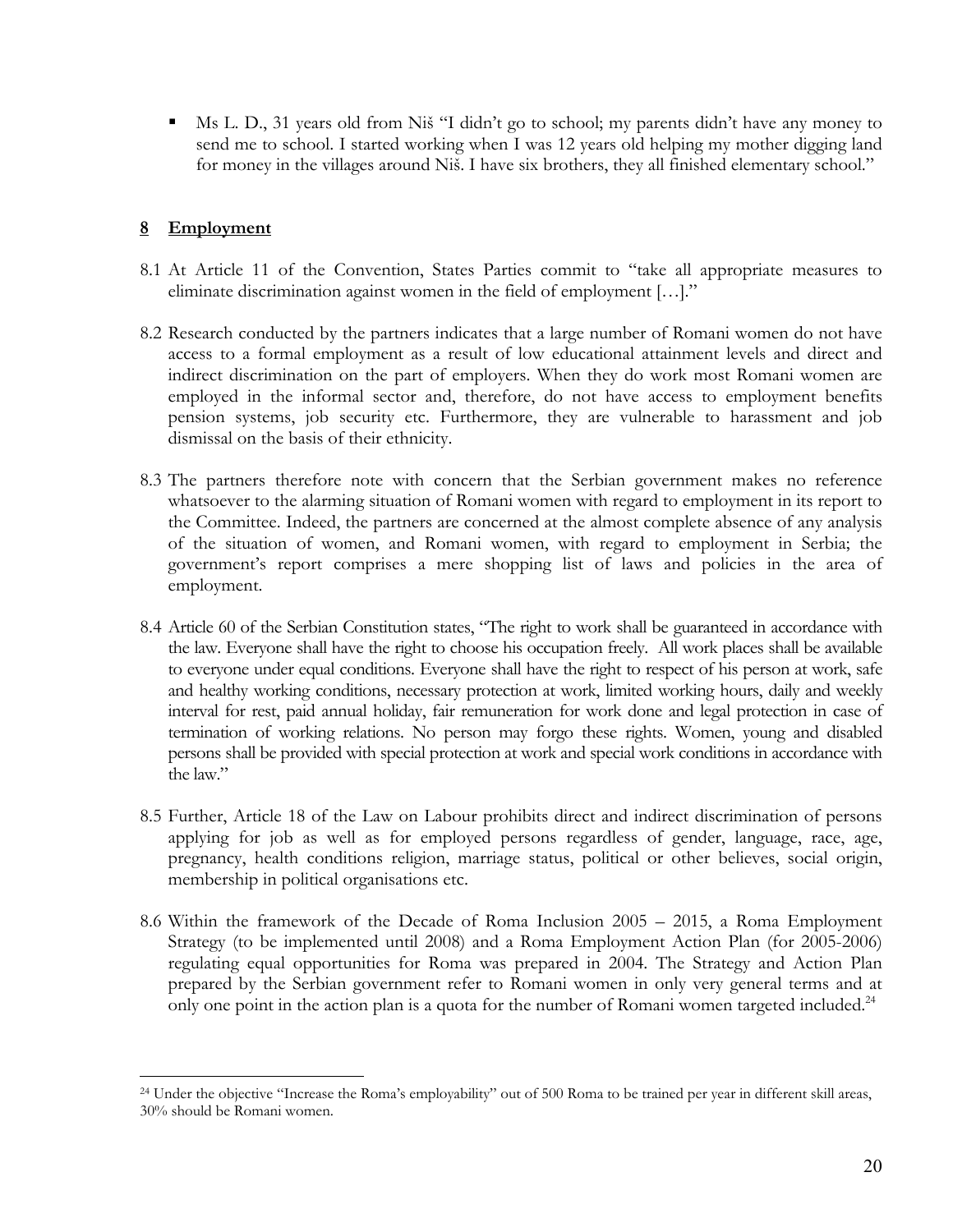- 8.7 Other action plans also fail to address the particularly vulnerable position of Romani women. The non-Roma specific Serbian NAP on employment addresses Roma in two paragraphs in the section "Improving the position of vulnerable groups among the unemployed" without mentioning Romani women.
- 8.8 According to a recent report by the UNDP, "[T]he unemployment rates among the vulnerable groups significantly differ from those of the domicile non-Romani population: while 15 percent of the domicile non-Roma population is unemployed, the rate reaches 32 percent among refugees and IDPs and 39 percent among Roma."<sup>[25](#page-20-0)</sup>
- 8.9 The UNDP further reported that although "the unemployment rate for Romani men is higher than the rate for Romani women, there is also a considerable portion of Romani women who are housekeepers (29 percent), thus performing unpaid work, a category that is filled by a mere 1 percent of Romani men. Furthermore […] there is only one employed woman for every four employed men in the Romani community."<sup>[26](#page-20-1)</sup>
- 8.10 Many Romani women suffer from direct discrimination when seeking employment in both the public and the private sectors. The following excerpts from the interviews gathered during research are illustrative of the experiences of Romani women in Serbia when seeking employment:
	- Ms F. S., 37 years old from Niš stated: "In November the private firm "Agrohim" was looking for 10 women cleaners […]. I called and the person on the phone told me to come to the office. I went there and when the woman in the office saw me, she immediately said that they won't hire Gypsies to work for them."
	- Ms E. S., 24 years old from Sombor reported that when she applied for the position of local Romani coordinator in Sombor, one of the local Romani leaders involved in the hiring process "stood up and began to laugh out loud when he saw my name on the paper. He said, "You must be joking," called me stupid, said the only good thing about me was my breast and that I don't know how to work." I didn't get the job; instead a young man was hired who knows nothing about gender issues."
	- Ms S. A. from near Belgrade (unspecified age) stated in 2006 she applied for a job at the "Elit" hair saloon in Belgrade. When Ms S.A. arrived for her interview, the receptionist took her data and she overheard the owner's daughter say, "Mom, there is some Gypsy asking for a job." According to Ms S.A., she was then informed that the shop did not need another hair dresser. However, 3 days later, M.N., Ms S.A.'s Non-Romani friend got the same address from the National Employment Agency, went for an interview and was hired.
- 8.11 Romani women who do secure regular employment also face dismissal purely on the basis of their ethnicity. For example, 26 years old Ms M.M. from Novo Selo told the partners that she was hired as a cleaner at the G&G shop in July 2006. On her 11<sup>th</sup> day on the job, the owner, an ethnic Serbian woman, reportedly told Ms M.M., "You Gypsy woman are dirty. Please take the money for your work. I will find some other women, Serbian woman, to clean the shop."

<span id="page-20-0"></span><sup>1</sup> 25 UNDP. 2006. *At Risk: The Social Vulnerability of Roma, Refugees and Internally Displaced Persons in Serbia.* Available online at:

<span id="page-20-1"></span><sup>&</sup>lt;sup>26</sup> UNDP. 2006. *At Risk: The Social Vulnerability of Roma, Refugees and Internally Displaced Persons in Serbia. Available online at:* [http://www.undp.org.yu/tareas/policy/vulnerability%20report%20eng.pdf](http://www.undp.org.yu/tareas/policy/vulnerability report eng.pdf)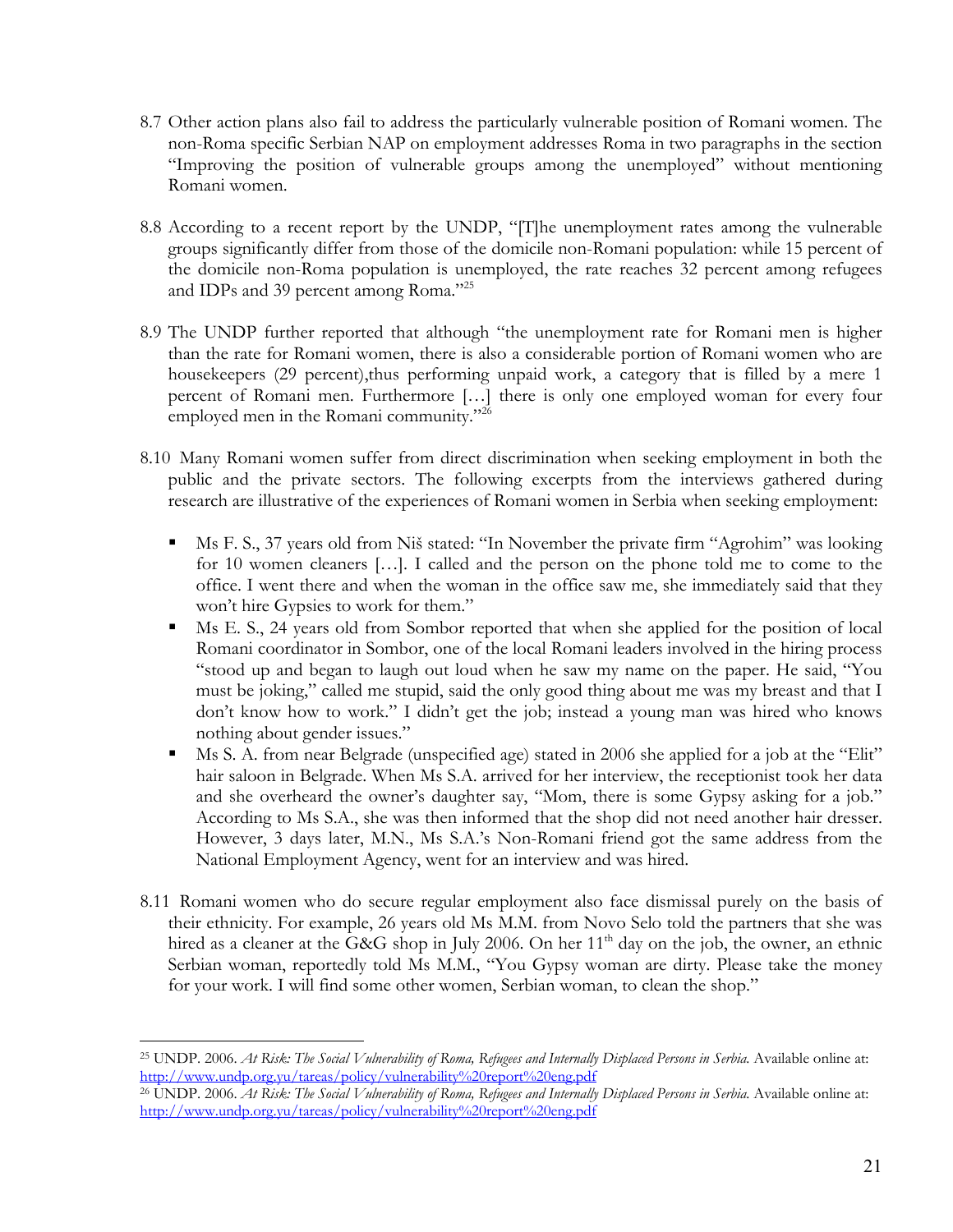- 8.12 Romani women also reported experiencing discrimination with regard to their working conditions, such as being forced to perform more difficult tasks than non-Romani women, and working longer hours. Forty-three-year-old M.M. from Niš informed the partners that her boss made her work longer hours than non-Romani women because "Serbian women are gentler". Ms M.M. was also reportedly denied the right to take vacation. She informed the partners that she did not complain to the head of the company because she was afraid of losing her job.
- 8.13 A great deal of Romani women are employed in the informal sector, where they face high levels of job insecurity and do not benefit from social protections associated with formal employment, such as health insurance, pensions, unemployment benefits, etc.
	- Ms S.P., a single mother and a 36 years old widow from Niš, informed the partners that she had been working informally as a cleaner at a private factory for a year because the owner refused to employ her formally. She expressed concern because she was not paying taxes, and stated that, at times, she had to work long hours for which she was not remunerated. Ms S.P. was afraid to complain "because I need the job and I can easily be fired."
	- Ms L.M., a 29 years old Romani woman from Niš, stated "I worked as a saleswoman for three months in a store in 2006. I worked 10 hours every day with no break. The owner promised that I would be formally employed but he didn't pay any taxes and he didn't pay me for my work. I quit after three months."
- 8.14 Many Romani women work informally selling goods in markets and on the street. Several of the women engaged in such work interviewed by the partners noted that they were also subjected to police harassment. For example, 26 years old Ms J.S. from Sombor who sells bags on the street stated "I am often discriminated against by the police when I work." Ms E.B., a 28-year-old Romani woman from Sombor, also stated that the police harass her when she sells goods on the street.
- 8.15 Aside from the problems experienced by Romani women in the area of employment noted above, many of the women interviewed by the partners noted that they were not permitted to work by their husbands. For example, Ms J.B., a 32 years old Romani women from Sombor, told the partners that the reason she does not work is "my husband does not allow me to."
- 8.16 High levels of discrimination and racism against Roma in Serbia is systemic and infects the functioning of public institutions. In addition to discrimination by employers, Romani women also reported that persons employed by the Serbian government in labour offices to assist job-seekers in securing employment also discriminate against Romani women. For example, 32 years old, Ms M.S., told the partners, "I have been registered with the unemployment bureau in Niš for 15 years. Two years ago, I was at the office and one of the advisors said to me, "Go home, take care of your children, there is no job for you, and no one wants to hire Gypsies.""
- 8.17 Article 11(e) of the Convention further provides that "The right to social security, particularly in cases of retirement, unemployment, sickness, invalidity and old age and other incapacity to work, as well as the right to paid leave; […]."
- 8.18 Various women interviewed by the partners indicated that they experience discrimination in assessing social benefits. For example, in a case reported by Minority Rights Centre, Ms A.E. from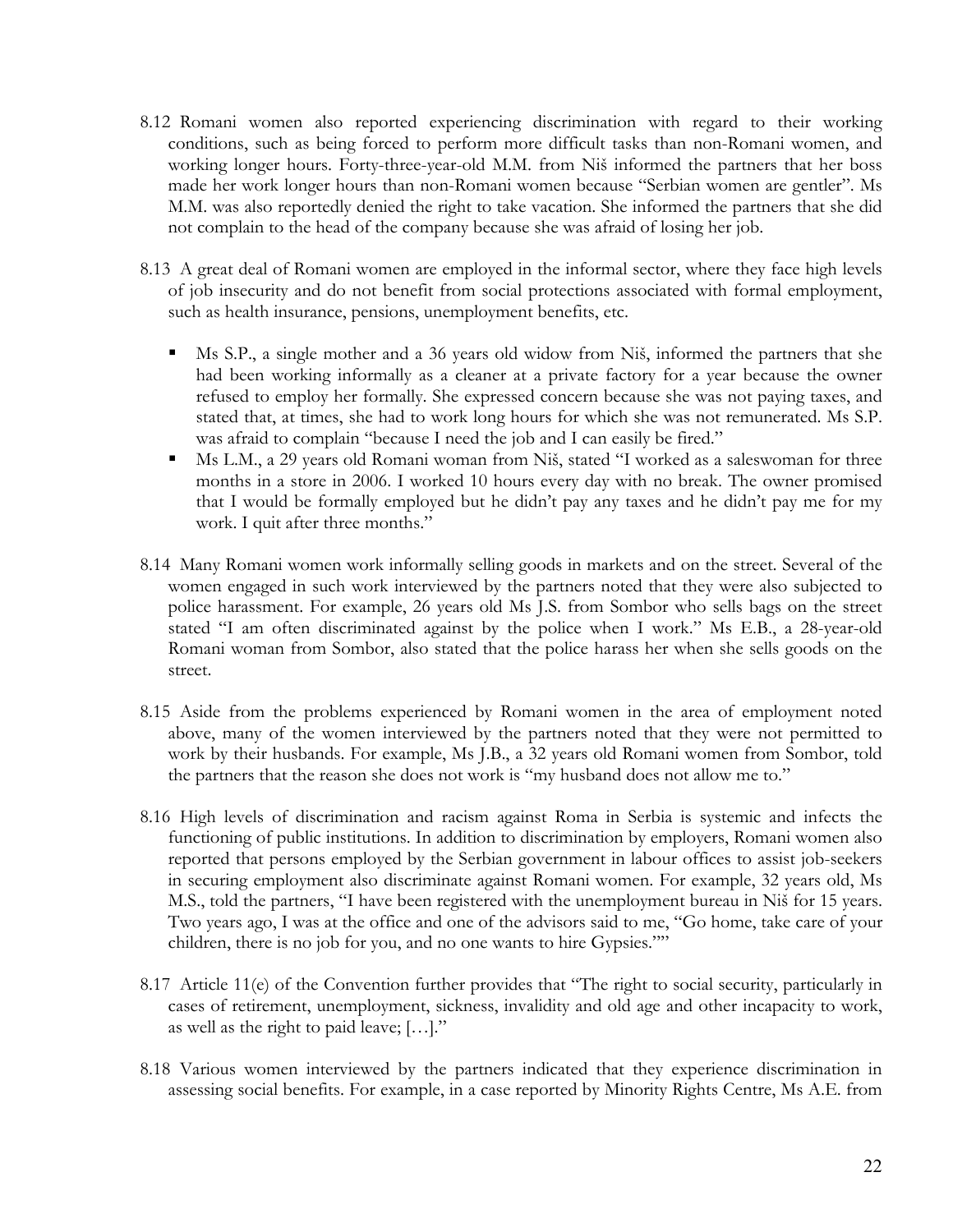Niš reported that when she went to apply for a one-time social benefit, the employee of the Centre for Social Work with whom she dealt stated, "Why don't you sell that ring you are wearing and use the money? You like to put gold on yourself and not to have bread on the table?" Ms A.E. was wearing her wedding ring and gold earrings she received as a wedding present.

### **9 Health Care**

- 9.1 In Article 12 of the Convention, States Parties commit to "take all appropriate measures to eliminate discrimination against women in the field of health care […]."
- 9.2 In Serbia, the right to health care is guaranteed under article 68 of the Serbian Constitution "Everyone shall have the right to protection of their mental and physical health. Health care for children, pregnant women, mothers on maternity leave, single parents with children under seven years of age and elderly persons shall be provided from public revenues unless it is provided in some other manner in accordance with the law. Health insurance, health care and establishing of health care funds shall be regulated by the law..."
- 9.3 In terms of policy, as part of the Roma Decade of Inclusion Serbia has adopted a specific NAP in which the creations of programs related to health are envisaged. Romani women are mentioned in the plan in the context of reproductive rights, data collection on Women's health and protection of the general and reproductive health of Romani women. The NAP does not give competence to any Romani women NGO to monitor its implementation. Under this NAP a research on the health situation of Roma to be carried out by 2005 is envisaged. However, this research has not yet taken place.
- 9.4 The Ministry of Health is the institution implementing the NAP. With this aim, the Ministry has allotted 60,000,000 dinars (700,000 Euros) to finance projects which aim to improve the health situation of Roma. Ninety-three projects were submitted by different organisation of which fortyfive were selected, nine of which focus on Romani women's health<sup>27</sup>. The implementation phase started from the second half of 2006. Programs, which are implemented by the government, are local in character. None of the programmes deal with key problems such lack of health card or unregistered housing.
- 9.5 The Serbian health system has been operating under economic strain has ever since the economic crisis in the 1990's and is still lacking working materials and technical equipment while health

<span id="page-22-0"></span><sup>&</sup>lt;sup>27</sup>"Integration of Roma in Primary Healthcare System - Reproductive Health" - Medical Center, Belgrade. "Personal and Social Responsibility: Importance of Reproductive Health of Roma Women"– Medical Center, Belgrade. "Prevention of Malignant Diseases of Women's Reproductive Organs" – Healthcare Institute, Kragujevac. "Systematic Examination for Early Detection of Cervix Cancer for Roma Women (ages 18–65) in the Municipality of Bogatić" – Medical Center, Bogatić. "Improving Reproductive Health of Roma Women" – Healthcare Institute, Sremska Mitrovica. "Prevention of Malignant Cervix Diseases of Roma Women", Medical Center, Velika Plana. "Improvement and Protection of General Reproductive Health of Roma Women" – Medical Center, Niš. "Decade of Roma – Early Detection of Cervix Cancer" – Medical Center, Paraćin. "PVU Screening of Malignancy of Roma Women" – Medical Center, Kruševac . Information Booklet of Minority Rights Centre. January 2007. More information on health care programmes in Serbia is available online at: [http://www.mrc.org.yu/publikacije/pub\\_e\\_13.pdf](http://www.mrc.org.yu/publikacije/pub_e_13.pdf)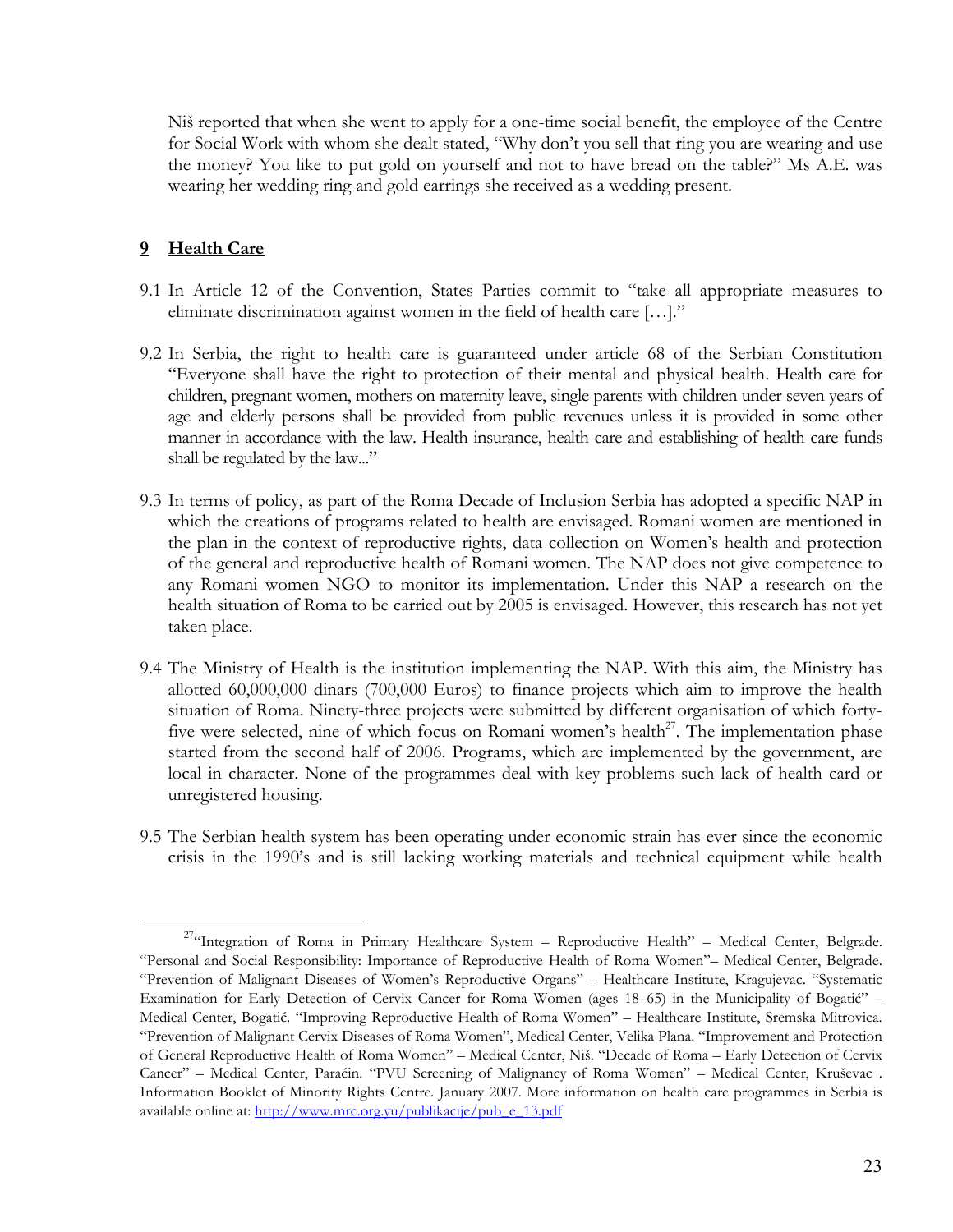workers are poorly paid. Many of the health personnel work privately after work hours which results in a conflict of interest.

- 9.6 Medical institutions in Serbia are centralized and work under the Ministry of Health. Local medical institutions work alienated from their communities and perform activities without grounding them on the needs and demands of the community, but on the basis of central planning. Treatment of patients is still largely old-fashioned and paternalistic.
- 9.7 Romani women's health situation is significantly worse that the health situation of the general population as a result of direct discrimination at the hands of doctors and other hospital staff, lack of access to emergency services, bad living conditions -such as inadequate or substandard housing without running water, canalisation, proper heating, isolation and garbage removal- improper nourishment linked to severe poverty and the disadvantage position of Romani women within the family.
- 9.8 According to data collected by the United Nations Development Programme (UNDP) Vulnerability Dataset<sup>28</sup> 22% of surveyed Romani women in Serbia said that they suffered from a chronic illness. 20% reported suffering from bronchitis or emphysema compared to 7% among non-Romani women, 17% of high blood pressure compared to 26% among non-Romani women and 16% of other cardiovascular diseases compared to 12% among non-Romani women. According to data from the NGO Maltheser<sup>29</sup> the most common diagnoses among the Roma communities in Novi Sad are: acute and chronic diseases of the respiratory system, diseases of the cardiovascular system, acute and chronic diseases of the gastrointestinal system, diseases of the locomotory system, diseases of the central nervous system and infectious diseases. Their study concludes that children under 14, women of reproductive age 14-49, and elderly persons are particularly vulnerable to health problems.
- 9.9 Another significant set of phenomenological factors affecting the health status of Romani women in Serbian is the lack of access to health care as a result of a lack of health insurance, health card and registration of residence. There is no data on the impact of these living conditions in the life expectancy of Romani women but according to OXFAM Belgrade, only 1% of Roma can expect to live over the age of 60 years<sup>[30](#page-23-2)</sup>.
- 9.10 The partners therefore note with great concern that the Serbian government makes no reference whatsoever to the alarming situation of Romani women with regard to health care in its report to the Committee.
- 9.11 The Law on Health Care stipulates (Article 11), as general interest, a particular protection to Romani persons without residence and also stipulates that the expenses of their health care are to be covered from the budget of Serbia.
- 9.12 According to the State report women with refugee status and those expelled coming from areas affected by the war are guaranteed "the right to health care, especially during pregnancy, delivery

<span id="page-23-0"></span><sup>1</sup> 28 UNDP. 2006. *At Risk: The Social Vulnerability of Roma, Refugees and Internally Displaced Persons in Serbia.* Available online at: [http://www.undp.org.yu/tareas/policy/vulnerability%20report%20eng.pdf](http://www.undp.org.yu/tareas/policy/vulnerability report eng.pdf)

<span id="page-23-1"></span><sup>29</sup> NGO Maltheser, *Integrated health care of Roma through the city authorities in Novi Sad.*, Novi Sad. 30 OXFAM Belgrade Office, Report *Roma Health.* Belgrade, 2003

<span id="page-23-2"></span>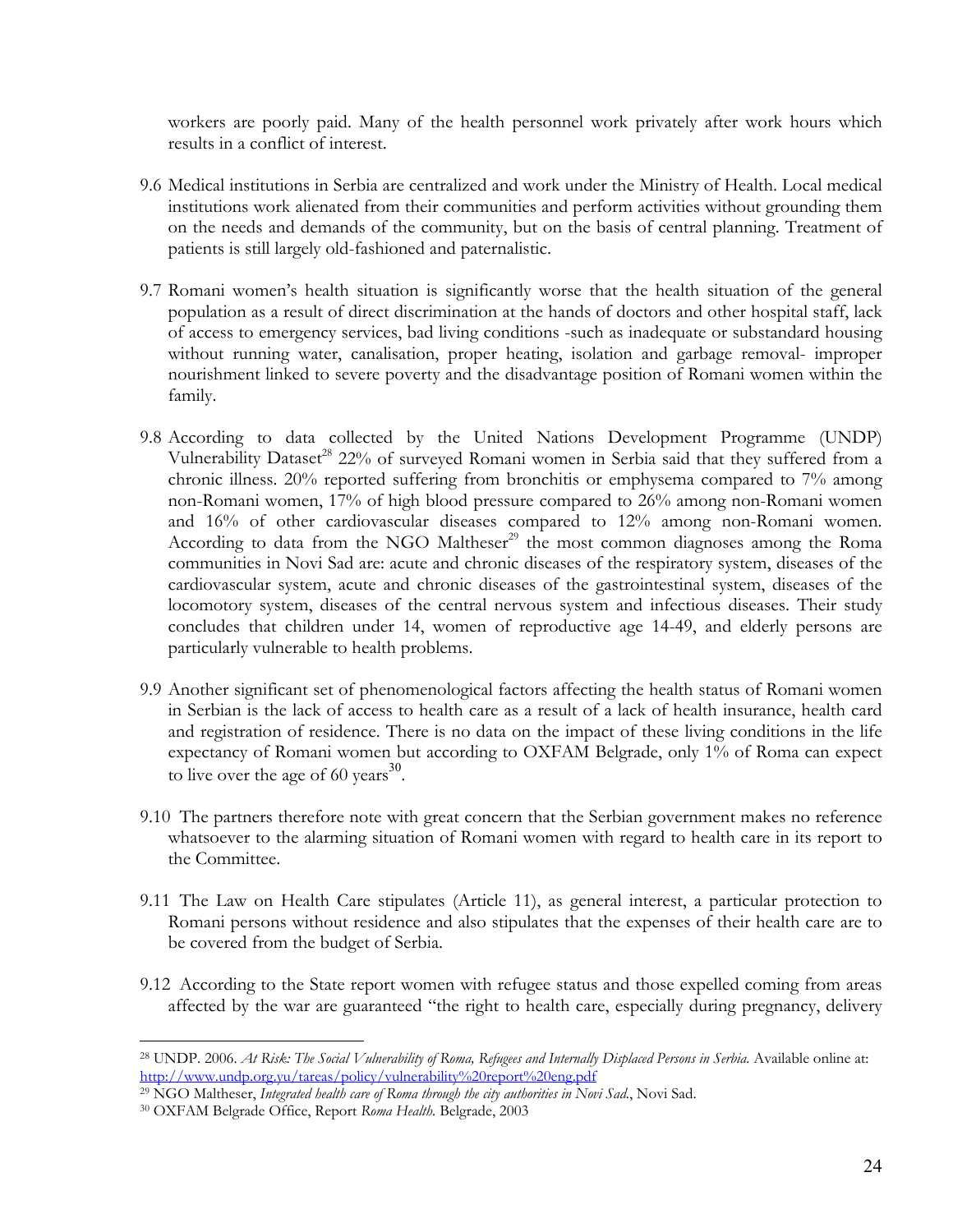and after childbirth"<sup>31</sup> However, barriers linked to lack of necessary documents to access health care services are particularly prevalent among Romani women, Refugees, IDP's and returnees. The following excerpts of interviews gathered during the research are illustrative of this.

- Ms N. K., 48 years old from Prokuplje who suffers from high blood pressure, required emergency treatment the same day she was deported back from Germany: "A doctor with the Health Centre agreed to see me. He asked for my health ID. When my husband informed that we had just being deported from German and that we do not possess any documentation he started yelling at us: "What do you think we are, we are not the social care service, get out of here!"
- Ms. B. S., a 33 years old and refugee from Kosovo currently living in Niš, who holds a refugee ID "I had to go to the Health Centre in Niš last week because I had heavy pains in my stomach and I fainted at home. My husband took me to the Health Centre but there they refused to check me because I don't have medical documents."
- 9.13 The Serbian health care system since January 1 of the present year is undergoing a reform by which the health care booklet will be substituted by health cards containing a bar code which once entered into the computer will provide all the relevant information of the patient. Many Romani women rely on sharing their health booklet with family or neighbours to gain access to health care services. Once this new system is introduced this will be no longer possible which would mean that, unless the introduction of this new system is accompanied with registration of those currently excluded, many more Romani women and girls will be excluded from the health care system.
- 9.14 The right to health care in Serbia cannot be realized without a valid registration of residence. Romani women who live in unregistered settlements cannot obtain documents that are necessary for realization of the right to primary health care.
	- Ms S.T., 38 year old from Niš "Since I don't have documents I don't have medical insurance. I feel a lot of pain in my chest, but I'm forced to go to the pharmacy and buy some medicine because I don't have money to pay for the check-up in private hospital."
	- Ms A.K., 37 year old from Novo Selo "I gave birth to my children home because I didn't have documents for almost ten years."
- 9.15 Our research indicates that Romani women are exposed to discriminatory and degrading treatment in the form of verbal abuse by doctors and other medical staff and refusal of treatment. Out of 74 women interviewed about their experience with the Serbian health care system 14 reported having being verbally attacked or abused on the basis of their ethnicity $32$ . Prejudices such tendency to lie is held against Romani patients. In some cases Romani women and girls are denied health care on the basis of stereotypes.

<span id="page-24-0"></span><sup>1</sup> <sup>31</sup> Paragraph 393 of the Serbian State report available online at: http://www.un.org/womenwatch/daw/cedaw/39sess.htm<br><sup>32</sup> A very high number of Romani women did not want or denied having anything to say about their experi

<span id="page-24-1"></span>health care system because many of them did not have any contact with any health care personnel for a number of reasons including; lack of awareness that they are entitled to health care (this was particularly the case among Romani women who lacked personal documents), distrust of hospital staff, negative experiences with hospital personnel in the past that have made them not want to go back and lack of time and/or money to look after their own health.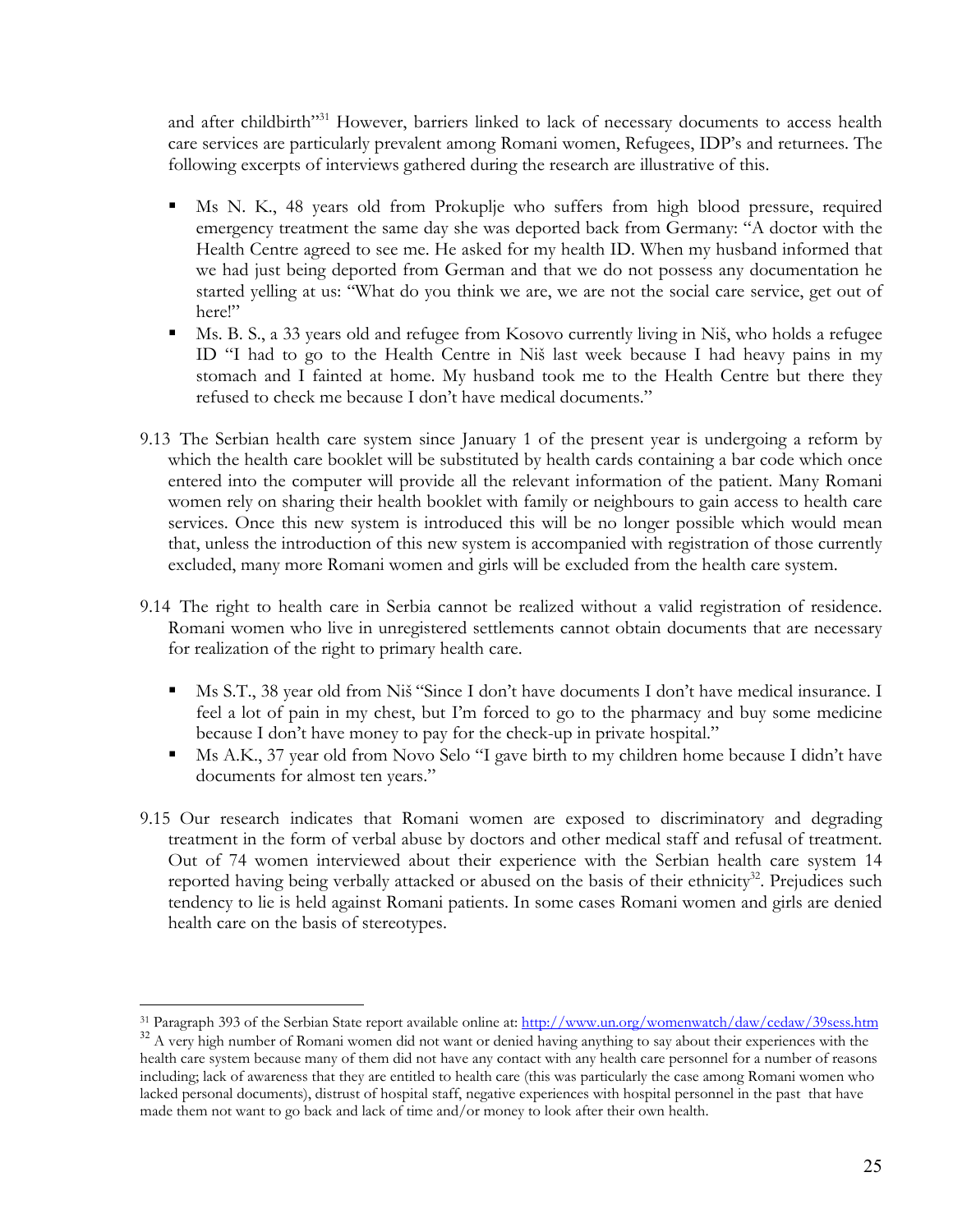- Ms J.J., 39 years old from Vlasotince, Southern Serbia, who suffers from acute intestine problems reported to project partners "At the end of 2005 I was supposed to get the document issued by the Centre for Social Work that would be used to pay travel expenses to Belgrade in order for me to have an operation. I went to see Dr. Ignjatović so that he would give me this document on December  $27<sup>th</sup>$ , 2005 around 8 AM. As soon as I entered through the door and without looking at my file he said: "You Gypsies only look for money, and are able to lie about being sick just to get the money. I would not give you that document and neither would my colleagues you can be assured of that, I will take care of it". And that's how it was. I was not able to go to the operation". When questioned about the incident by one of the researchers Dr. Momcilo Ignjatovic said "she did not need to go to Belgrade for the operation. However, she probably has some other reason for wanting to go to Belgrade. Maybe she wants to go to Pančevo and buy goods for resale. I won't give her the receipt. Until now I have not told her that we can perform her operation here so I am telling you now so you can inform her".
- 9.16 In a different case, a Romani patient was refused treatment on the basis of another common prejudice held against Roma, dirtiness.
	- Last December Ms Z. A., 49 years of age from Vranje, Southern Serbia took her granddaughter to physiotherapy at the Health Centre in Vranje where she had to receive therapy composed of massages and exercise for ten days. She tells the following "On the third day the nurse Nena who works there started to insult us and on the fourth day the same happened and I discontinued taking my granddaughter. She claimed that my granddaughter stank and she refused to attend her."
	- Ms. S. M., 24 years of age a nurse of Roma ethnicity from Zajecar, Southern Serbia- testimony indicates that there is widespread racism among health care staff "at the clinic where I work, I keep hearing my colleagues saying to each other "that Gypsy/Gypsy woman" referring to Roma people. These pejorative names are used by all, from the doorman to doctors. I feel bad and very uncomfortable there since I am present when they say that."
- 9.17 Paragraph 409 of the State report states "treatment of the sick and injured is ensured in respect of medical assistance in emergencies". However, several instances of refusal by ambulances to attend calls by Romani patient were reported during the research. Personnel at the emergency aid can easily recognise that the call comes from a Romani neighbourhood by the address of the patient and then refuse to send the ambulance arguing that Roma often lie or that Roma and their settlements are dirty.
	- Ms Z. M., 42 year old from Niš "Last year (2006) on September 20 I fainted in my home and my son called the emergency service but they didn't come. They told him on the phone that we Gipsy are liars and they won't come".
	- In another case Ms J.S., a 65 year old from Niš who suffers from heart condition said "Around" 7 p.m. one day in February this year, I called the ambulance service Zeleznicka ambulanta because I felt strong pain in my legs and I have heart disease. The woman who answered the phone said that the ambulance would not come because we Roma women are very filthy and it's very dirty in the settlement where I live." Ms J.S. eventually got to the hospital Klinicki Centar on her own where she was admitted with heart attack symptoms and was hospitalised for a week.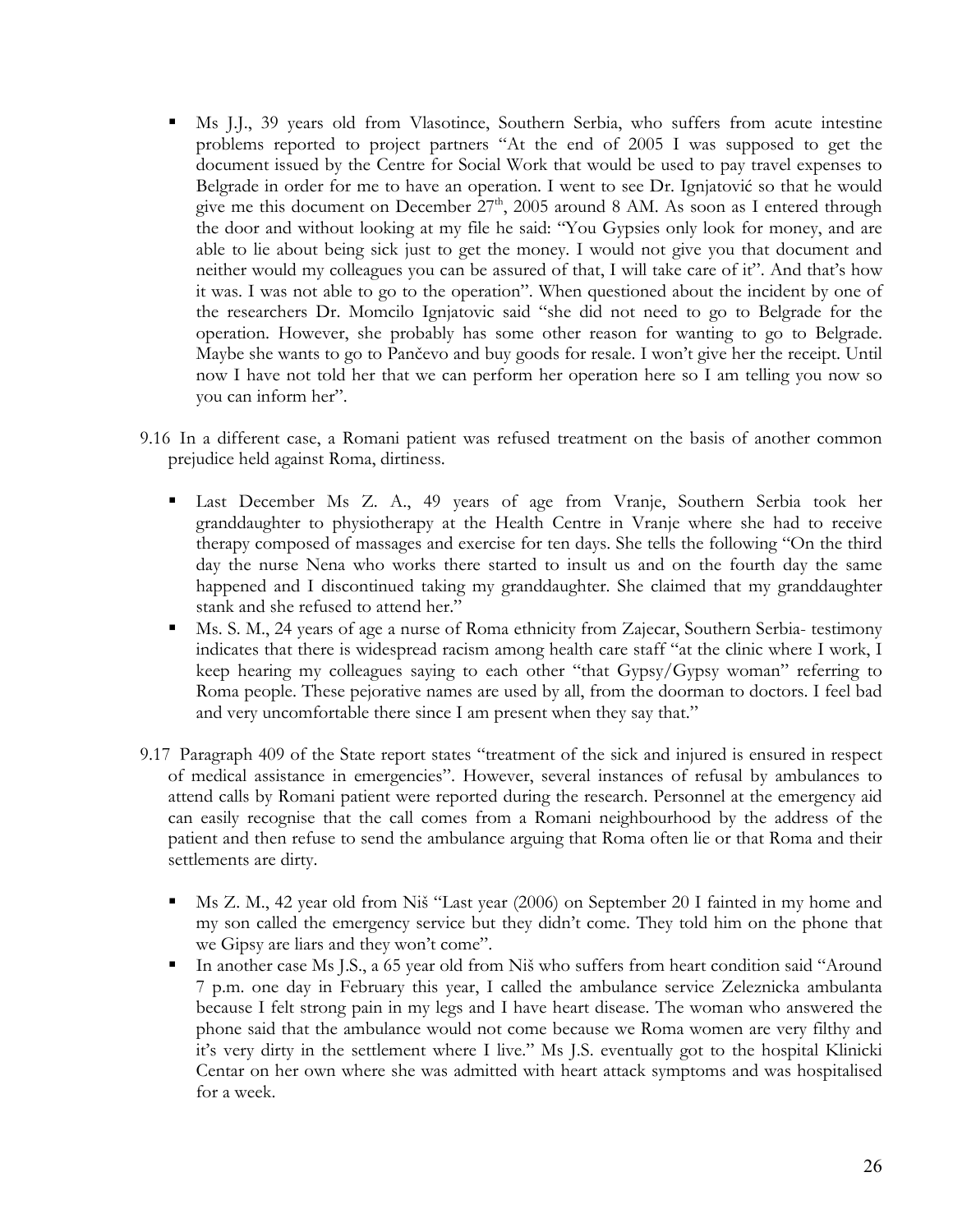- 9.18 Most Romani women only access health care services for pregnancy check ups and child delivery. There is almost a total unawareness among Romani women about the need for health prevention. This also explains the great number of Romani women who decide to self-medicate themselves rather than going to the doctor.
	- A 53 year old Romani woman from Sombor who identified herself as Maria said "I never visits doctors […] I don't trust them. I was in hospital only when I was pregnant."
	- Ms P.M., a 64 year old Romani woman from Niš "I take medicines that are not prescribed by doctors, so that I don't have to go."
	- Ms S.H., 24 year old from Belgrade "I don't go to the doctor's, I didn't go to medical examinations during pregnancies regularly, but I had the delivery at hospital."
- 9.19 There is a particular reluctance to attend the gynaecologist as a result of shame caused by a patriarchal education.
	- Ms E.S., 24 year old from Sombor- "I always felt so uncomfortable when a strange men is going to exam me, I go very rarely to this kind of gynaecologists but if I do I always go with my sister or best friend and I am never speaking with my husband about these exams I think it is very embarrassing."
- 9.20 Numerous instances of direct discrimination on the basis of ethnicity and gender by health personnel were reported during the research.
	- A Romani woman who identified herself as Piri testified in January 2007 of a situation she witnessed in a maternity ward in Sombor. Reportedly, a doctor treated dark-skinned Romani women in an impolite manner and impatiently, which was not the case with non-Romani women, and told a colleague – referring to the Romani woman – that "she already had five children at home, and if there was one Roma kid less it would not be a big problem."
	- Ms. E. A., 33 years old from Niš. "I was in the hospital Klinicki centar pregnant with my third child (Summer 2004), I started to feel pain in my legs and I told that to the nurse, she just laughed and said: "You Gypsy lie a lot, how you can feel pain in your legs? That's not possible."
	- Ms J. B., 18 years old from Leskovac, Southern Serbia "I am three months pregnant and my doctor told me I needed to do some lab tests since there appear to be some complications with my pregnancy and I was given a paper marked to be urgent. I went to the lab of the Health Centre in Leskovac and gave them the paper. The nurse at the reception looked at me and said: "What are you Gypsies always playing about? How come you are an urgent case?" I told her I was pregnant and that my doctor said I needed to have immediate tests done to which she replied: "You are not pregnant, it's not like you are 9 months pregnant so that is not urgent, when I can see your belly then it can be done!" Then she scheduled me for the next week when they usually schedule regular patients and returned my health id. I went home."
- 9.21 According to the State report one of the principles of the health care system in Serbia is the following "during pregnancy, child birth and maternity as well as in respect of family planning, women enjoy the highest level of health care"<sup>33</sup>.

1

<span id="page-26-0"></span><sup>&</sup>lt;sup>33</sup> Paragraph 388 of the Serbian State report. Available online at: <http://www.un.org/womenwatch/daw/cedaw/39sess.htm>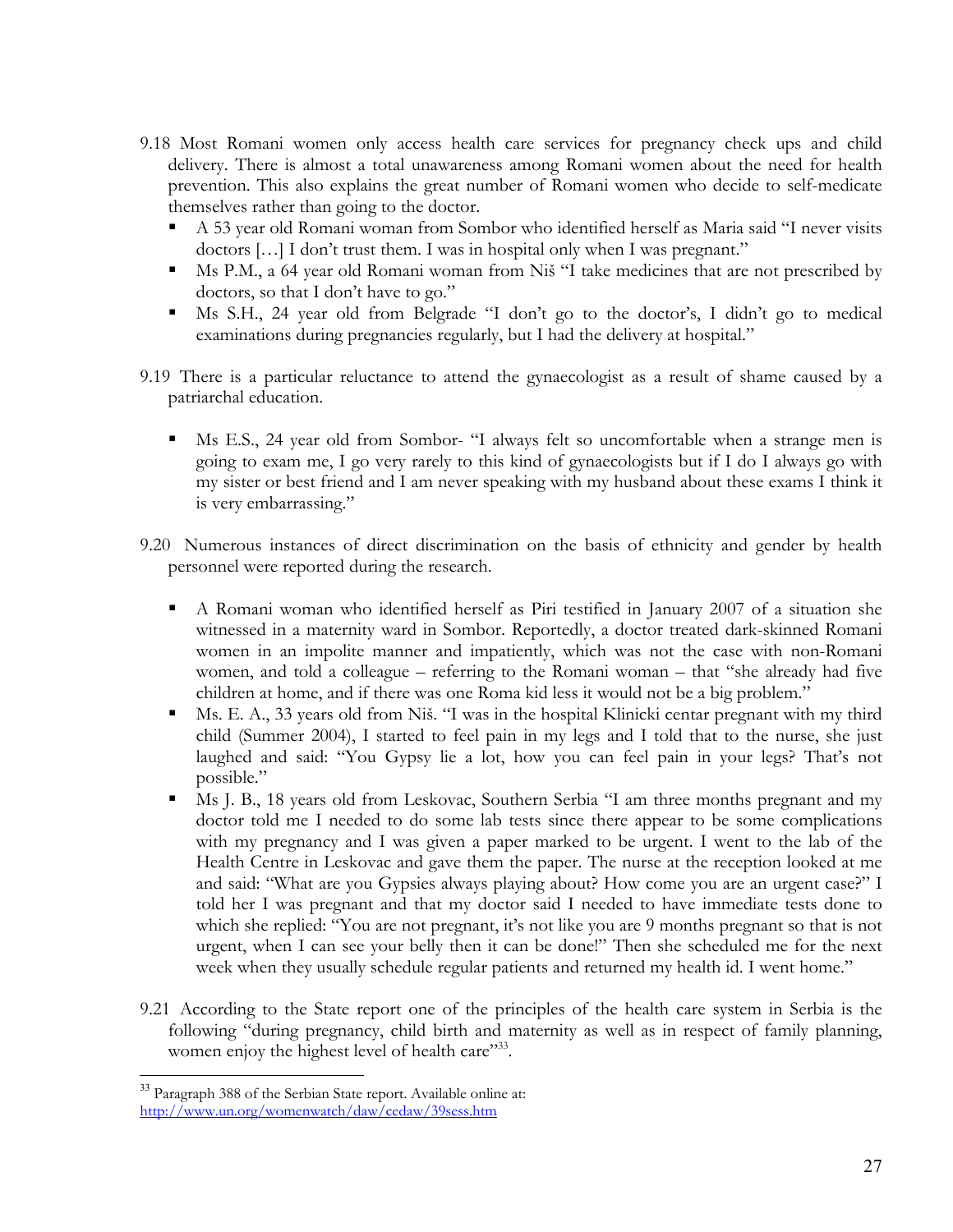- 9.22 According to CEDAW General Recommendation 24 "Particular attention should be paid to the health education of adolescents, including information and counselling on all methods of family planning". According to our research, a very small number of the women interviewed use contraception. The main reasons quoted for this was lack of information about different anticontraceptive methods and opposition from husbands.
	- Ms S. H., 36 year old from Belgrade "I have never used any kind of contraception because I don't know anything about it."
	- Ms. J. P., from Belgrade (unspecified age), "My husband doesn't take care [of not living me pregnant] and he also doesn't allow me to use any contraceptives. He says that only women with no morality use contraceptives. He says that I'm here to give birth."
	- Ms A. L., 25 year old from Belgrade "I don't use any contraception, as my husband would probably kill me if I told him that [I did]."
- 9.23 According to Svetlana Ilic, an activist from the Romani Women's Center Bibija, the average number of abortions among Romani women is between 8 and 14.
	- Ms S.P., 33 year old from Niš "I was not using contraception while my husband was alive, so I had ten abortions".
	- Ms M. S., 24 year old from Niš "When I get pregnant, I go to [have] an abortion. I don't dare to tell my husband that I want to use protection from pregnancy."
- 9.24 Another frequent barrier to access health care quoted during our research is bad doctor patient communication. This is related in the fact that many Romani women have a very low level of education and doctors fail to inform them in a language, manner or context that these women could comprehend.
	- Ms H. S., 24 year old from Belgrade "It is sometimes very difficult for me to understand what I should do. They just say it quickly and tell us to call the next patient"
	- Ms J.N., 46 years old from Sombor, Northern Serbia "I often don't understand what the doctor is saying to me but I am shamed to ask him so I avoid doctors."
	- Ms K.A., a 45 year old from Niš, South Serbia "They don't want to explain what's wrong, they just write down the medicine and that's it."
- 9.25 Poverty, particularly widespread among Romani communities in Serbia, contributes as a factor that increases the chances of contracting illness and also acts as a barrier in accessing health care services, as Romani women living in poverty cannot afford doctors' fees, the cost of medication, etc.
	- Ms S. H., 36 years old from Belgrade "During pregnancy I didn't go to regular examinations, for I couldn't. We used to live very hard, didn't have any income and my husband was an alcoholic."
	- Ms. L. L., 50 year old from Sombor "I am a very ill woman but have no money to go to the doctor."
	- Ms L.S. 44 years old from Niš "I'm not going to the doctor for check-ups regularly and I don't have money for the medications I need. I asked for help from the centre for social services